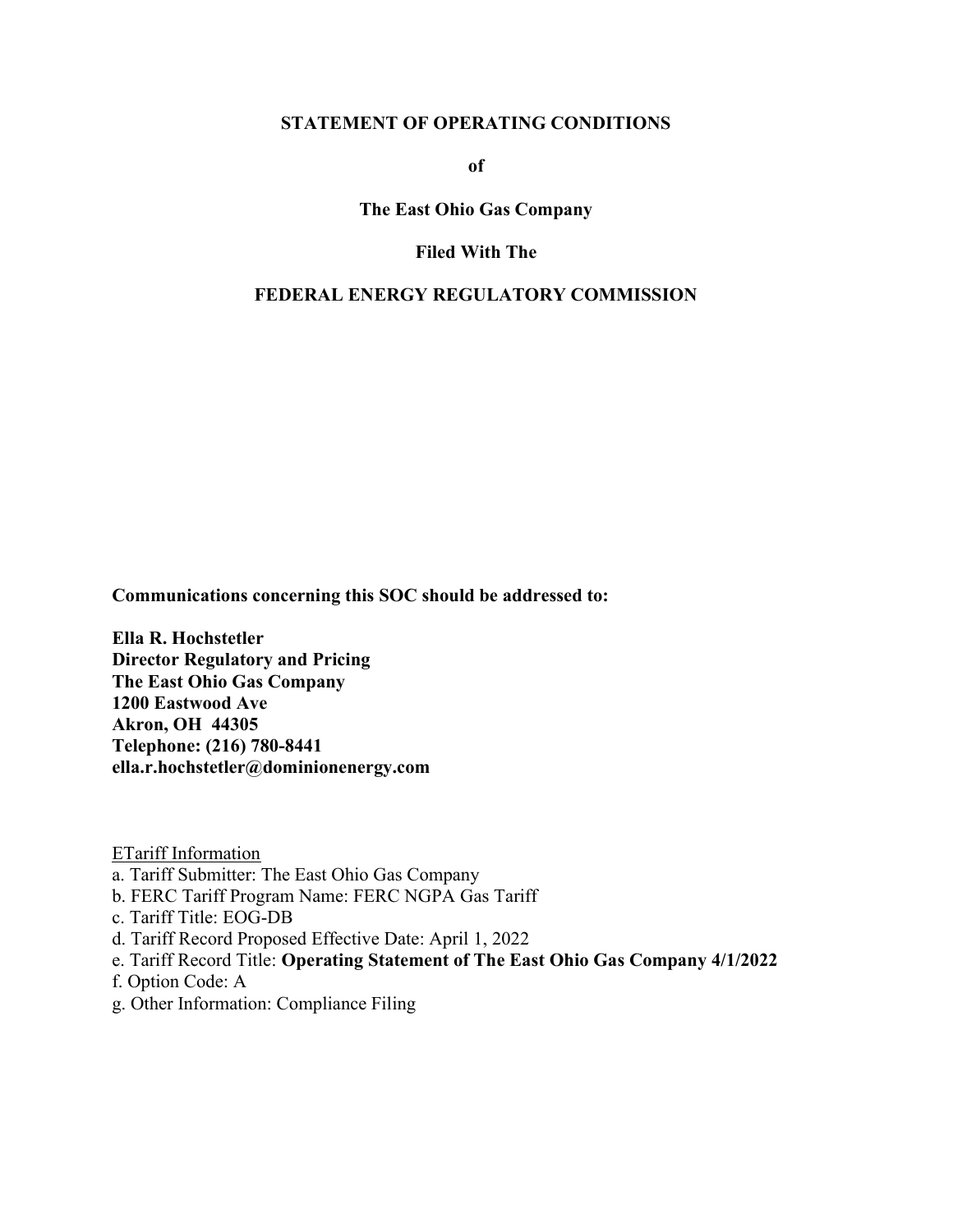### UNITED STATES OF AMERICA BEFORE THE FEDERAL ENERGY REGULATORY COMMISSION

# Operating Statement of The East Ohio Gas Company, d/b/a Dominion Energy Ohio, Governing Interstate Transportation and Storage Services (Revised effective April 1, 2022)

 Pursuant to Section 284.224 of the Federal Energy Regulatory Commission's regulations, 18 CFR § 284.224, The East Ohio Gas Company ("East Ohio"), d/b/a Dominion Energy Ohio, will provide interstate firm and interruptible transportation services, and firm and interruptible storage service, on a non-discriminatory basis, pursuant to this Operating Statement setting forth the rates, terms and conditions governing such services.

### Identification of East Ohio

 engaged in the business of gathering, purchasing, storing and distributing natural gas at retail in the state of Ohio. It serves approximately 1.2 million residential, commercial and industrial customers in over 400 communities in eastern and northern Ohio, including Cleveland, Akron, Canton, Lima, Youngstown, and Marietta. East Ohio, an Ohio corporation with its principal place of business in Cleveland, Ohio, is

 transmission, underground storage and distribution system network. East Ohio has over forty interconnections with nine interstate natural gas pipelines. East Ohio's intrastate natural gas operations are subject to the jurisdiction of the Public Utilities Commission of Ohio. East Ohio is a Hinshaw pipeline that owns and operates an extensive natural gas gathering,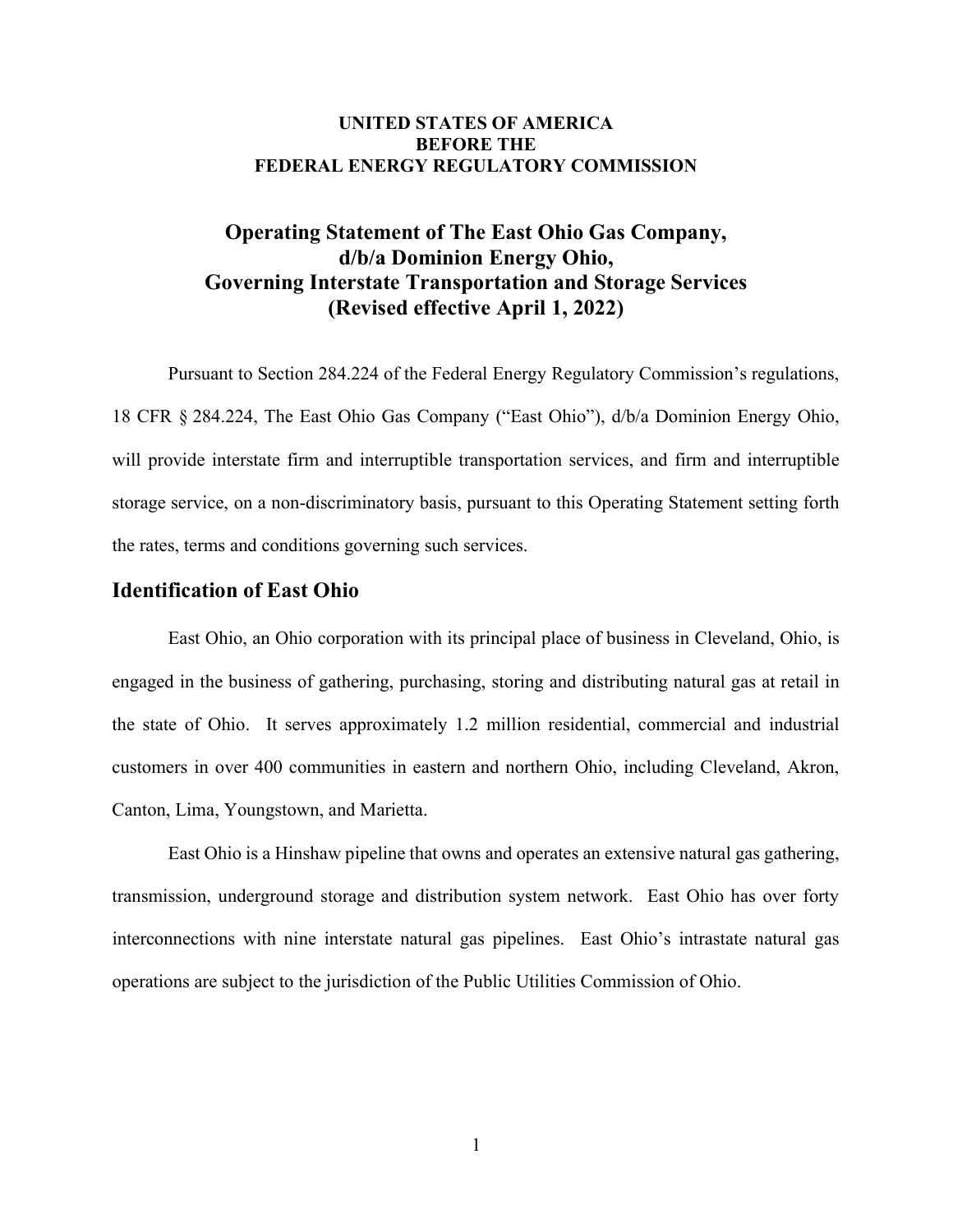# Services Offered

 jurisdiction blanket certificate pursuant to Section 284.224 of the FERC's regulations to provide certain interstate transportation services. East Ohio will provide limited firm and interruptible interstate transportation services, and firm and interruptible storage service, under its blanket certificate authorization and this Operating Statement. On October 9, 1980, the FERC granted to East Ohio in Docket No. CP80-312 a limited

 interruptible service it provides to ensure that its intrastate service is not adversely impacted. East Ohio also reserves the right to modify this Operating Statement from time to time as East Ohio may deem necessary and appropriate. East Ohio reserves the right to limit the amount of firm service it offers and the amount of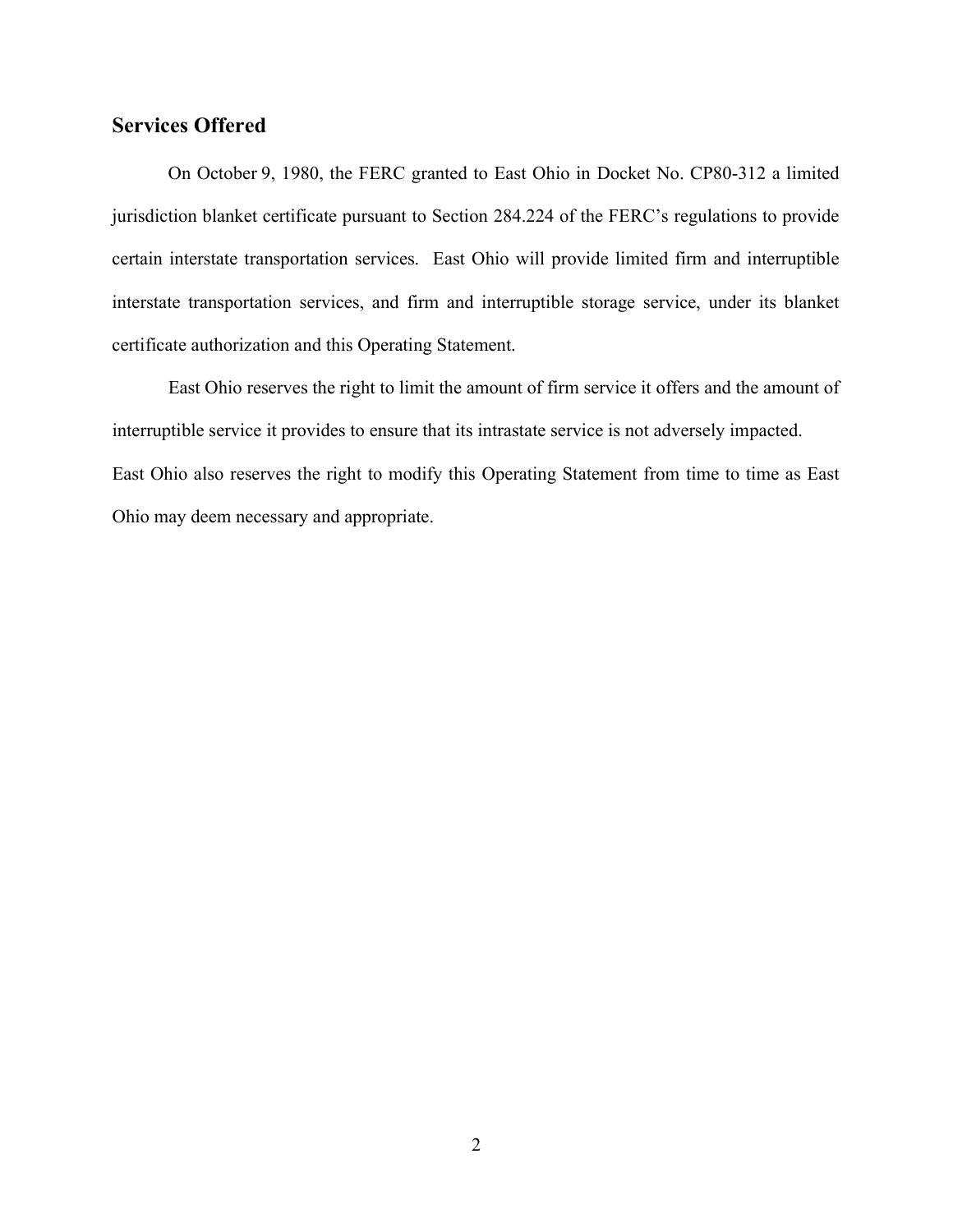#### Stand-alone Statement of Rates

#### Transportation Service

 shall be as agreed between East Ohio and Customer, but in no event shall such rates exceed the applicable maximum transportation rates or be less than minimum rate on file with the FERC as set forth below. Amounts billed for transportation service shall receive a credit to reflect savings from the Tax Cut and Jobs Act, currently at the effective rate of 2.24%, and be subject to Ohio gross receipts tax, currently at the effective rate of 4.6044% (as set forth in the applicable state The rates for firm and interruptible transportation service under this Operating Statement tariffs).

#### Maximum Rates:

| For the first 5,000 Mcf per month         | $$1.0803$ per Mcf |
|-------------------------------------------|-------------------|
| For the next 45,000 Mcf per month         | $$0.6500$ per Mcf |
| For all volumes over 50,000 Mcf per month | $$0.1663$ per Mcf |

 East Ohio may agree with a Customer to discount these maximum volumetric rates on a not unduly discriminatory basis; provided, however, that, in no event, shall such discounted rate be less than the minimum rate of \$0.0363 per Mcf.

 rates for firm transportation service under this Operating Statement shall be as set forth below: Reservation Charge based on the Maximum Daily Transportation Quantity specified as firm: In the alternative, and subject to mutual agreement between East Ohio and Customer, the

| Maximum Rate | \$3.95 per Mcf per month |
|--------------|--------------------------|
| Minimum Rate | \$0.00 per Mcf per month |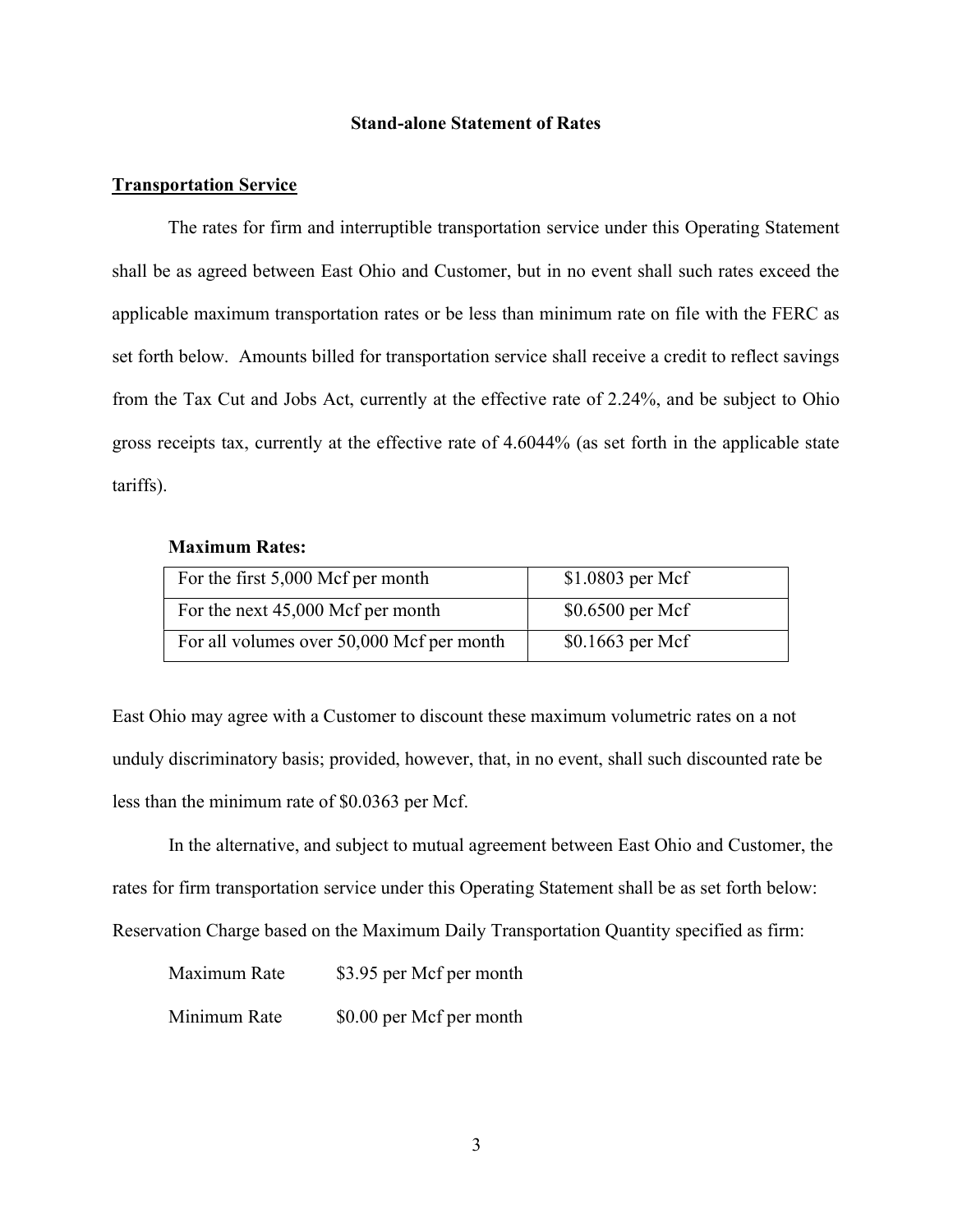Usage Charge based on the Delivery Volume specified as firm:

| Maximum Rate | $$0.0363$ per Mcf |
|--------------|-------------------|
| Minimum Rate | $$0.0363$ per Mcf |

#### Storage Service

 as agreed between East Ohio and Customer, but in no event shall such rates exceed the applicable maximum rates or be less than minimum rate on file with the FERC as set forth below. Amounts billed for storage service shall receive a credit to reflect savings from the Tax Cut and Jobs Act, currently at the effective rate of 10.24%, and be subject to Ohio gross receipts tax, currently at the effective rate of 4.6044%, (as set forth in the applicable state tariffs). The rates for firm and interruptible storage service under this Operating Statement shall be

### Firm Storage Service Rates

Reservation Charge based on the Maximum Daily Storage Capacity:

| Maximum Rate | \$1.9229 per Mcf per month |
|--------------|----------------------------|
| Minimum Rate | \$0.00 per Mcf per month   |

Reservation Charge based on the Maximum Storage Capacity:

| Maximum Rate | \$0.0422 per Mcf per month |
|--------------|----------------------------|
|--------------|----------------------------|

Minimum Rate \$0.00 per Mcf per month

Usage Fee per Mcf injected or withdrawn:

| Maximum Rate | \$0.0226 per Mcf |
|--------------|------------------|
|--------------|------------------|

Minimum Rate \$0.0226 per Mcf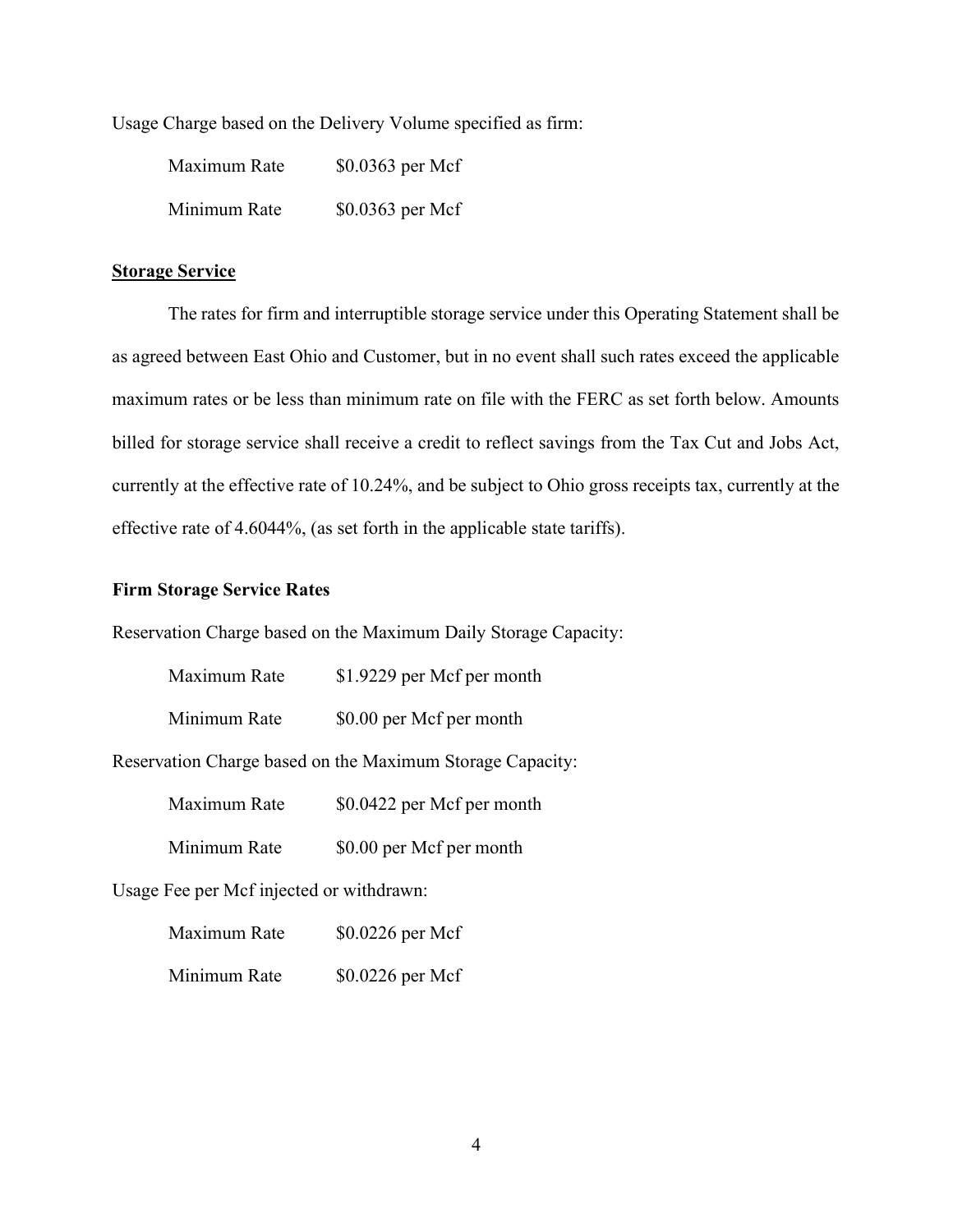CEP Rider charge based on the Maximum Storage Capacity:

| Maximum Rate | \$0.1849 per Mcf |
|--------------|------------------|
| Minimum Rate | \$0.1849 per Mcf |

### Interruptible Storage Service Rates

The maximum fee for interruptible storage service shall be \$0.9679 per Mcf in addition to the

Usage Fee per Mcf injected or withdrawn.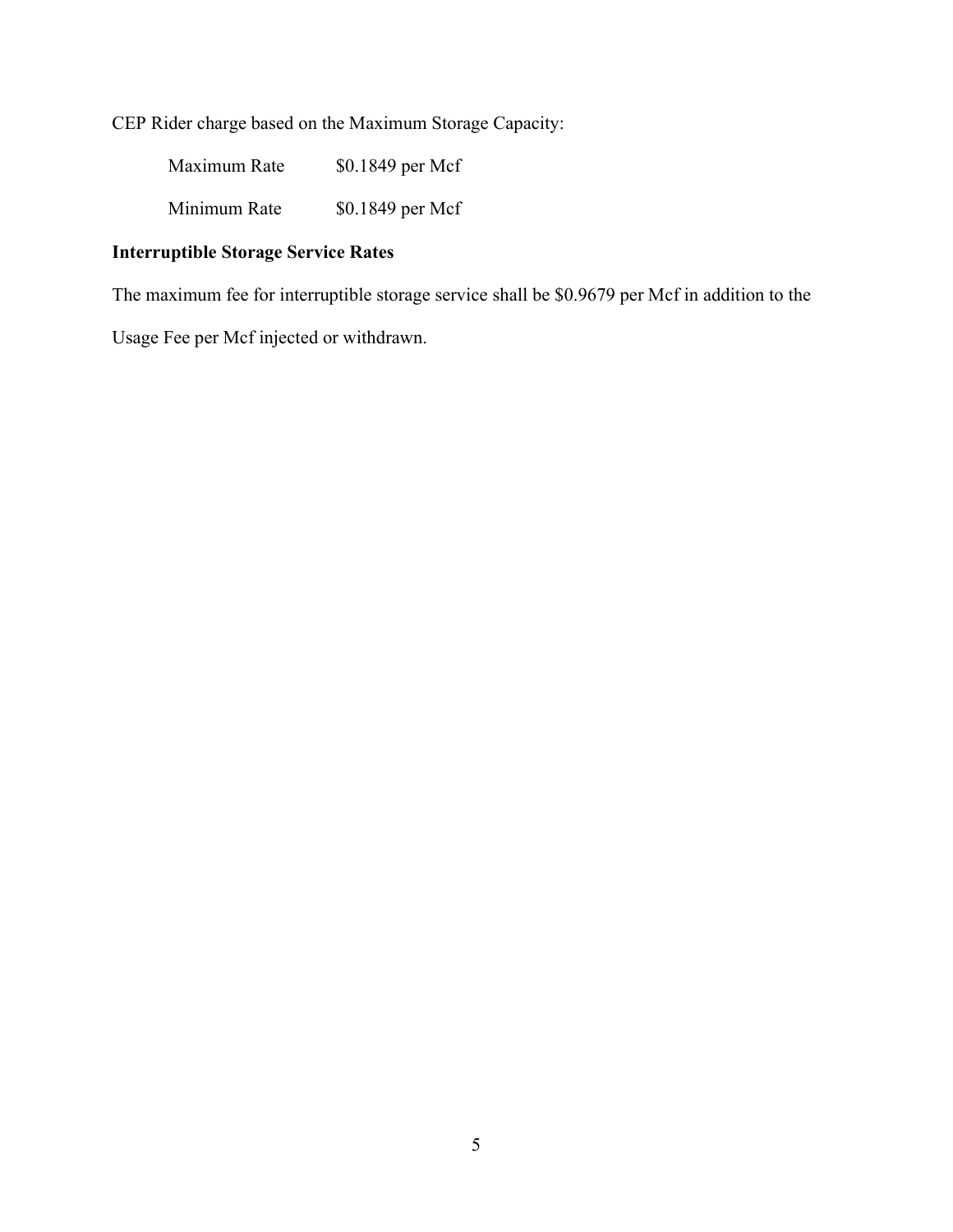### General Terms and Conditions

### Section 1. Definitions

- 1.1 Authorized Daily Volume -- the sum of the Customer's Daily Available Volume plus any additional volumes that East Ohio authorizes Customer to deliver to Downstream Pipeline(s) on that Day.
- $1.2$  regulation by the PUCO. **Core Demand --** the total supply needs of East Ohio's sales customers pursuant to
- 1.3 Customer -- any individual, governmental, or corporate entity taking transportation service hereunder.
- $1.4$  Ohio to the Customer on any given Day. This quantity is equal to the volume of gas actually delivered to East Ohio for the Customer's account on that Day, less any appropriate unaccounted-for gas percentage. Daily Available Volume -- the quantity of gas available to be redelivered by East
- 1.5 Day -- a 24-hour period beginning at 9:00 a.m. Central Clock Time or such other beginning hour for the gas day as shall be observed by interstate natural gas pipelines pursuant to order of the FERC.
- 1.6 **Delivery Volume** -- the volume of gas actually delivered by East Ohio to the Downstream Pipeline for the Customer's account.
- 1.7 **Downstream Pipeline** -- any interstate pipeline to which gas is delivered directly from the East Ohio system for the Customer's account.
- 1.8 EBB -- East Ohio's Electronic Bulletin Board.
- 1.9 FERC -- the Federal Energy Regulatory Commission.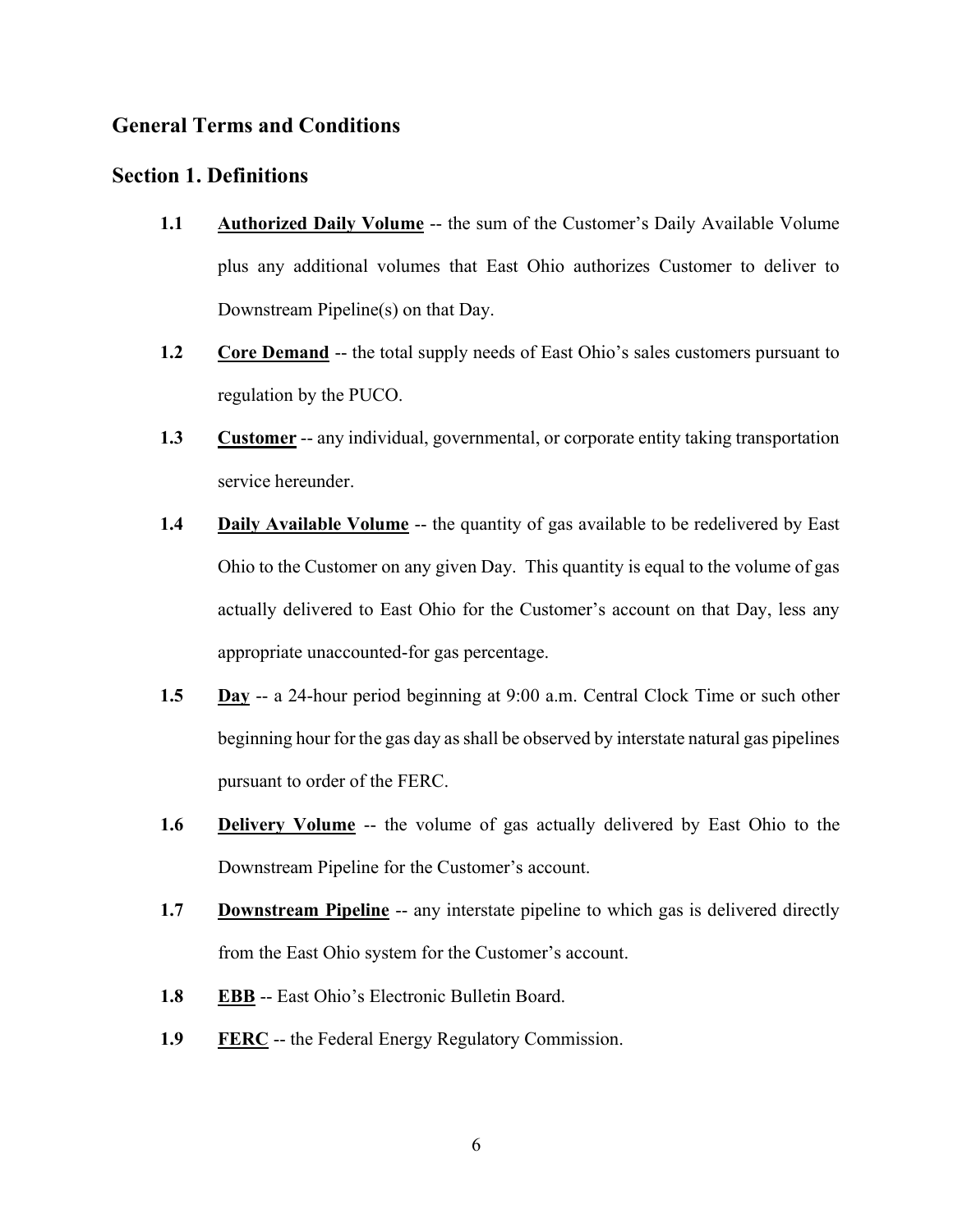- 1.10 Maximum Daily Transportation Quantity -- the maximum volume of gas that East Ohio shall deliver to a Downstream Pipeline for the Customer's account on any Day pursuant to a transportation service contract which shall specify the level of firm and/or interruptible service to be provided.
- 1.11 Maximum Daily Storage Capacity the maximum volume of gas that East Ohio shall inject into or withdraw from storage for the Customer's account on any Day pursuant to a storage service contract which shall specify the level of firm and/or interruptible service to be provided.
- 1.12 Maximum Storage Capacity the maximum cumulative volume of gas that East Ohio shall store for the Customer's account pursuant to a storage service contract which shall specify the level of firm and/or interruptible service to be provided.
- 1.13 Mcf -- one thousand  $(1,000)$  cubic feet of gas in its natural state having a gross heating value of not less than 1,000 British thermal units per cubic foot at 14.73 PSIA, sixty degrees (60) Fahrenheit and saturated with water vapor.
- 1.14 MMBtu -- one million (1,000,000) British thermal units.
- 1.15 delivered for Customer during a month exceeds the sum of the daily volumes available for delivery by East Ohio for the Customer during the month. Negative Imbalance Volume -- the amount by which the sum of all daily volumes
- 1.16 available for delivery by East Ohio for the Customer during a month exceeds the sum of all daily volumes delivered for Customer during the month. **Positive Imbalance Volume -- the amount by which the sum of all daily volumes**
- 1.17 Production Receipt Point(s) -- the meter(s) at which Ohio-produced gas is delivered into East Ohio's system for the Customer's account.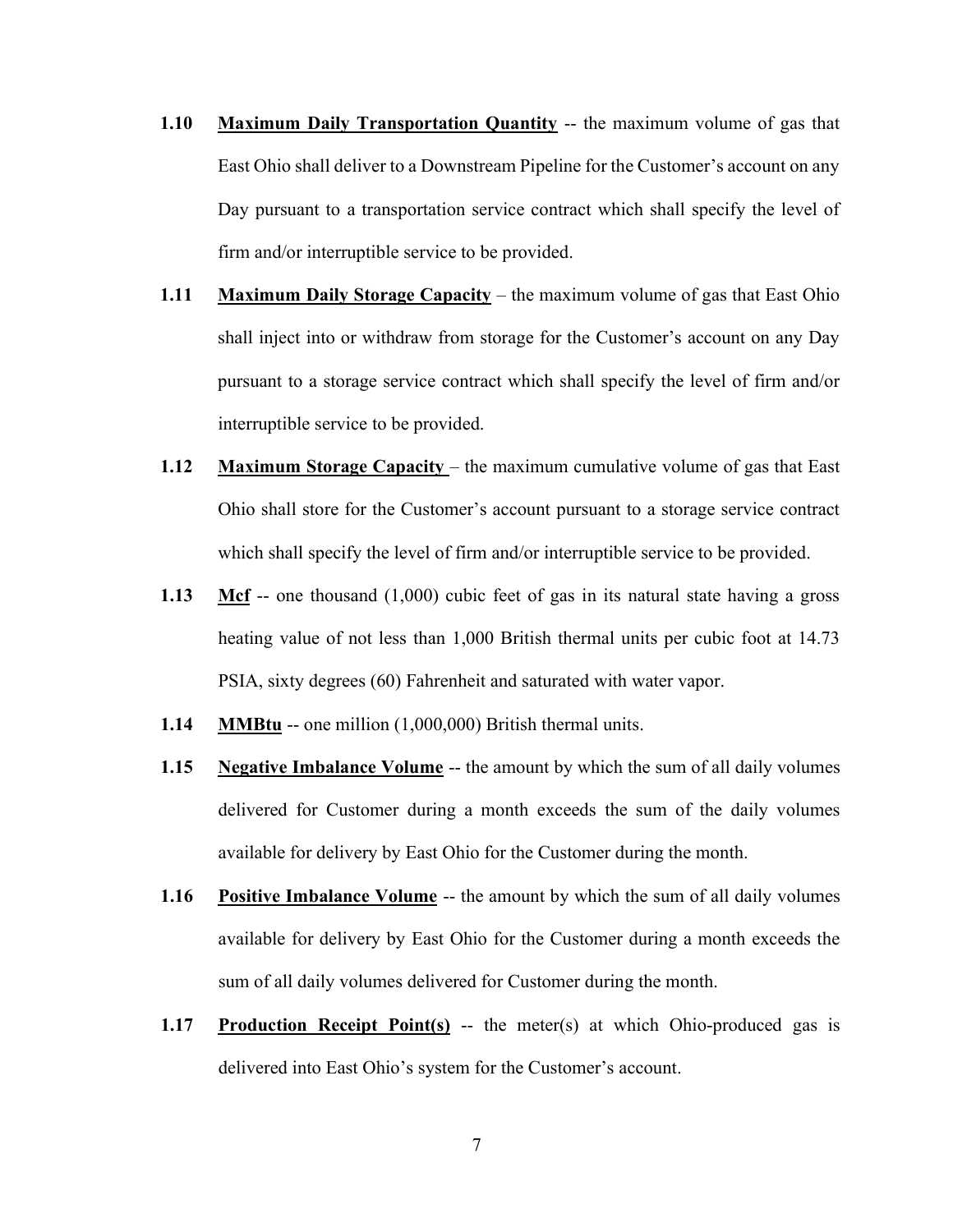- 1.18 Production Volume -- the volume of gas actually delivered by the Customer into East Ohio's system on any Day at the Production Receipt Points.
- 1.19 PSIA -- pounds per square inch, absolute.
- 1.20 PUCO -- The Public Utilities Commission of Ohio.
- $1.21$  through October 31. Summer Period -- the seven-month period beginning April 1 and continuing
- 1.22 Supplier any entity that has in effect a pooling service agreement with East Ohio or arranges for the production and/or delivery of Production Volumes to East Ohio.
- 1.23 Transportation Delivery Point(s) -- the interconnection(s), specified in the transportation service contract at which gas is delivered from East Ohio's system to a Downstream Pipeline for the Customer's account.
- 1.24 Transportation Receipt Point(s) -- the interconnection(s), specified in the transportation service contract, at which gas is delivered into East Ohio's system from an Upstream Pipeline for the Customer's account.
- 1.25 Transportation Volume -- the volume of gas delivered for the Customer's account on any Day into East Ohio's system at the Transportation Receipt Points.
- 1.26 Upstream Pipeline -- any interstate pipeline, intrastate pipeline, natural gas processing plant or local distribution company served by an interstate pipeline through which gas is delivered directly to the East Ohio system for the Customer's account.
- $1.27$  according to the volume of service provided, including associated riders as applicable, lost and unaccounted-for gas, and excise taxes. Variable Cost of Service – the portion of the cost of service that fluctuates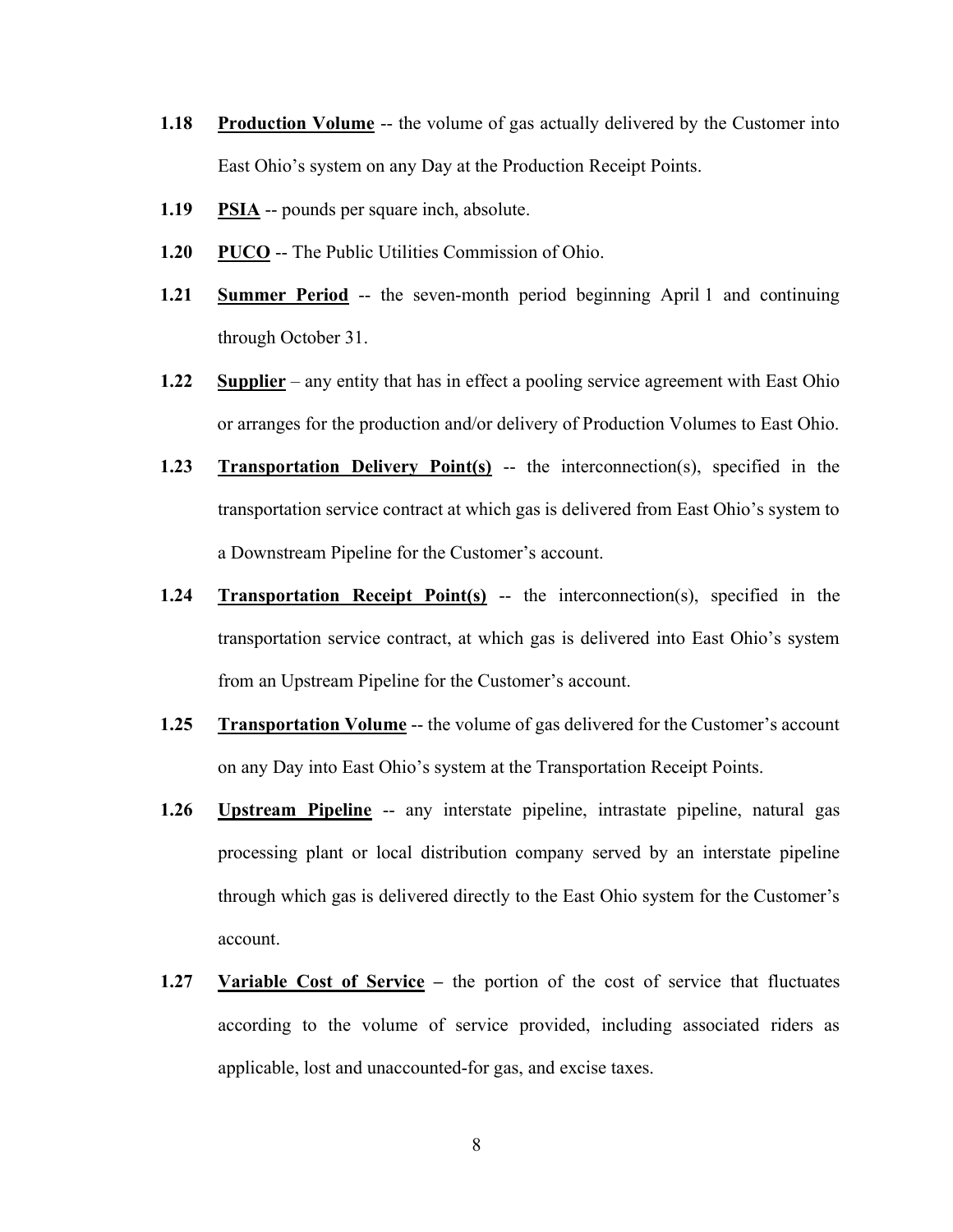1.28 through March 31. **Winter Period** -- the five-month period beginning November 1 and continuing

### Section 2. Transportation Service

#### 2.1 Character of Service

 If gas is received by East Ohio on any Day for the account of the Customer, such gas shall be redelivered by East Ohio on the same Day subject to the ability of the Downstream Pipeline(s) to receive the gas; provided, however, that East Ohio's obligation to deliver gas to the Downstream Pipeline on a firm basis on any Day is limited to the Maximum Daily Transportation Quantity specified in the contract as firm service and subject to the provisions of this Operating Statement. Customer must have entered into a written service agreement specifying the level of firm and/or interruptible service to be provided under the terms of the Operating Statement.

#### $2.2$ Sources of Supply

Customers may receive gas supplies delivered to East Ohio from Upstream Pipelines and/or Production Receipt Points.

### 2.3 Measurement and Control of Deliveries

2.31 equipped with real-time electronic gas measurement ("EGM") capability. East Ohio, in its sole discretion in a not unduly discriminatory manner, may also require remote flow control capability to insure the operational integrity of its system. If EGM and remote flow control capability approved and required by East Ohio is not available at any of the Transportation Delivery All Transportation Delivery Points specified in the contract shall be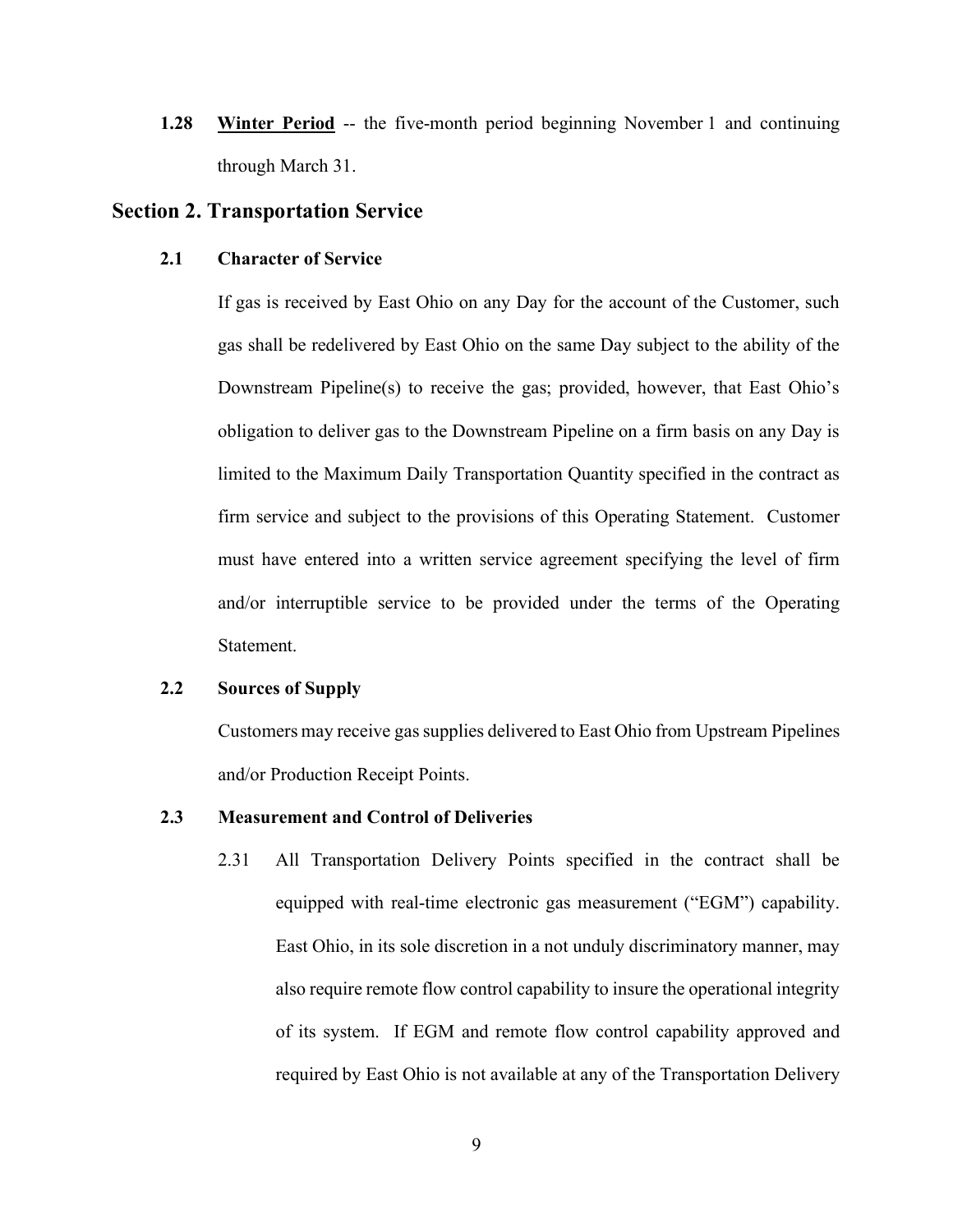Points specified in the contract at the time the contract is executed, such equipment shall be installed, owned, operated, and maintained by East Ohio, provided, however, that East Ohio may require all costs associated with the purchase and installation of such equipment to be borne by the Customer and paid to East Ohio in equal monthly installments over a period specified in the contract, which period shall not exceed the lesser of the primary term of the contract or 24 months.

- $2.32.$  may be required to provide, at no cost to East Ohio and in a timely manner, a 120 volt, 15 ampere, AC power supply and a telephone tie to the Customer's telephone system accessible at Customer's meter location(s), and any necessary telephone enhancements to properly transmit data. If equipment must be installed to provide EGM capability, the Customer
- 2.33 telephone service necessary for the operation of the EGM and remote flow control equipment unless such charges are paid by the Downstream Pipeline. The Customer may be required pay all charges for continuous electric and

#### 2.4 Authorized Daily Volumes

 2.41 Deliveries of Authorized Daily Volumes shall be subject to interruption or curtailment based on the failure of an Upstream Pipeline to deliver Transportation Volumes, the failure of the Customer or its Supplier to deliver Production Volumes, Force Majeure conditions, or an order of the PUCO or other governmental body. The Customer and East Ohio shall use their best efforts to minimize such interruption or curtailment within the limitations of applicable law, regulations, and orders of any governmental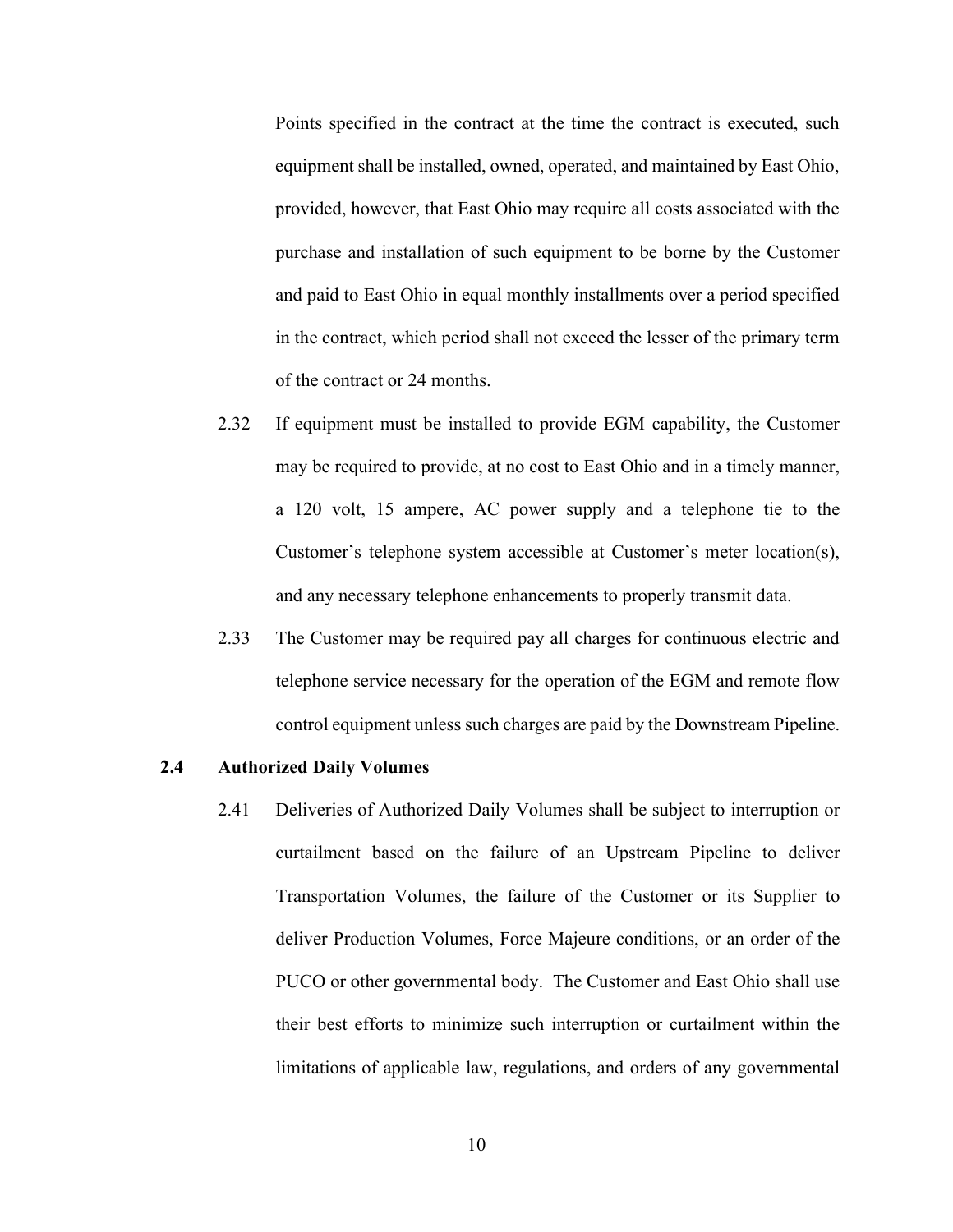authority. Transportation in excess of the Maximum Daily Transportation Quantity specified as firm service or the Authorized Daily Volume is interruptible service and, upon notice to Customer, East Ohio may require Customer to reduce transportation to Customer's Maximum Daily Transportation Quantity specified as firm service or the Authorized Daily Volume or such lower amount as East Ohio deems necessary. Interruptible service will be rendered only to the extent capacity is available after East Ohio has provided service to its firm customers and those interruptible customers with higher priority based on the level of their volumetric rate.

2.42 on any day on which East Ohio requires Customer to limit gas transportation to that Authorized Daily Volume, Customer shall be liable for all gas costs, transportation costs, penalties, and fines incurred by East Ohio as a result of Customer's deliveries in excess of its Authorized Daily Volume. In the event Delivery Volumes are in excess of the Authorized Daily Volume

### Section 3. Storage Service

#### 3.1 Character of Service

 Gas received by East Ohio for the storage account of the Customer shall be injected into East Ohio's storage facilities and thereafter shall be available for withdrawal by the Customer in accordance with the provisions set forth in Section 3.4 below. East Ohio may decline requests to provide storage service whenever, in its judgment, rendering such service would be detrimental to the operation of East Ohio's system or its ability to meet its Core Demand. Customer must have entered into a written service agreement for storage service, and East Ohio's obligation to inject or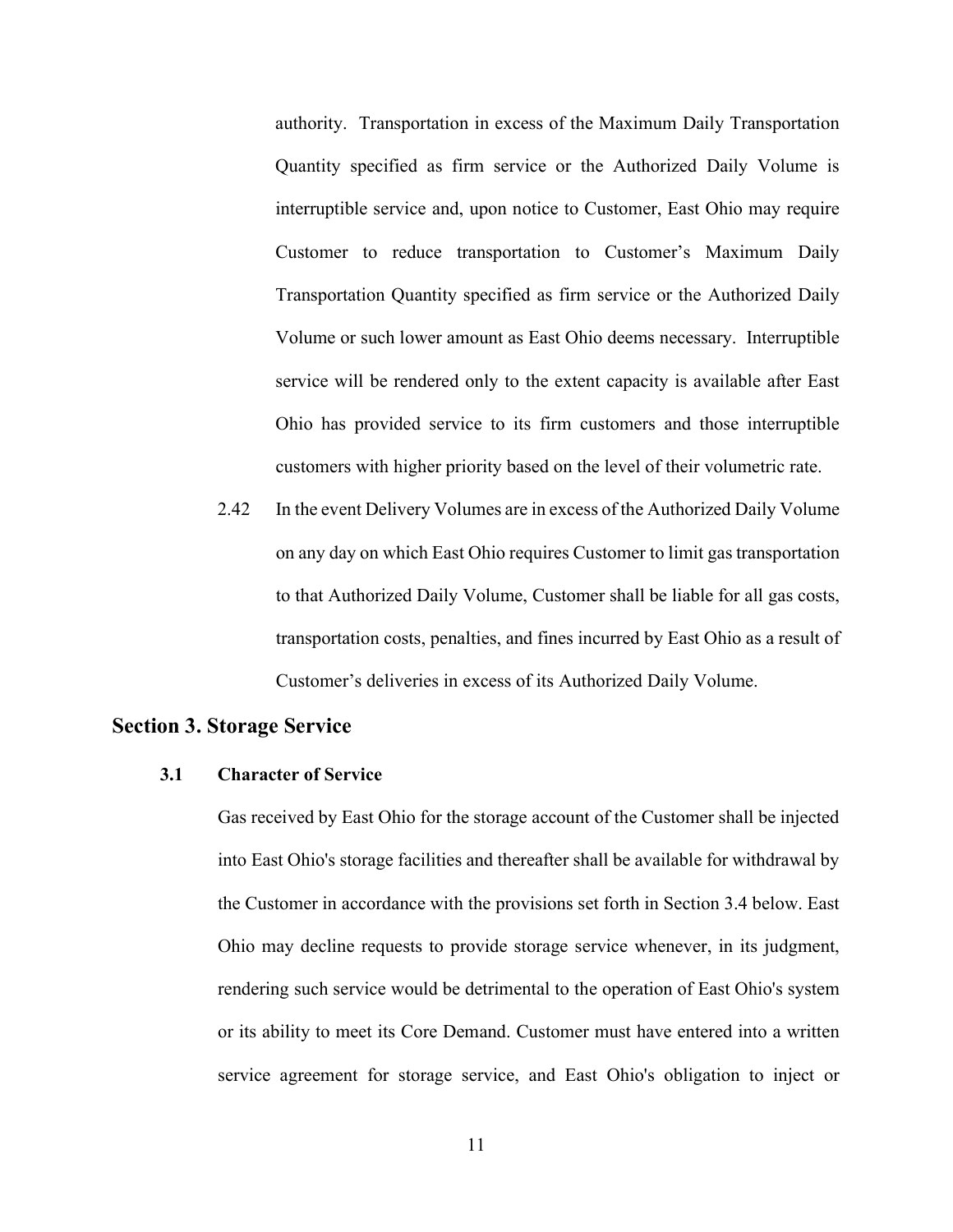withdraw gas on the Customer's behalf on any Day is limited to the Maximum Storage Capacity and Maximum Daily Storage Capacity, if applicable, specified in the contract.

#### 3.2 Nominations

 All injections and withdrawals of storage service volumes must be nominated in accordance with the procedures set forth in East Ohio's electronic bulletin board system. Customers may receive gas supplies for injection delivered to East Ohio from Upstream Pipelines and/or Production Receipt Points. Deliveries of storage service withdrawal volumes to Upstream Pipelines shall be made pursuant to a separate agreement for Transportation Service and must be nominated as Transportation Volumes in accordance with the procedures set forth in Section 8 of this Operating Statement.

#### 3.3 Curtailment

 East Ohio shall have the right to restrict, limit, or halt its receipt or delivery of Firm Storage Service whenever, in East Ohio's sole discretion in a not unduly discriminatory manner, it is necessary to do so due to Force Majeure or under circumstances requiring East Ohio to act to protect its ability to meet its Core Demand.

#### $3.4$ **Storage Service**

 Customers may inject gas into East Ohio's storage facilities on any Day and withdraw gas on any subsequent Day, potentially with monthly and seasonal limitations on injections and withdrawals if operating conditions so require. East Ohio shall manage the Customer's injection and withdrawal volumes, subject to the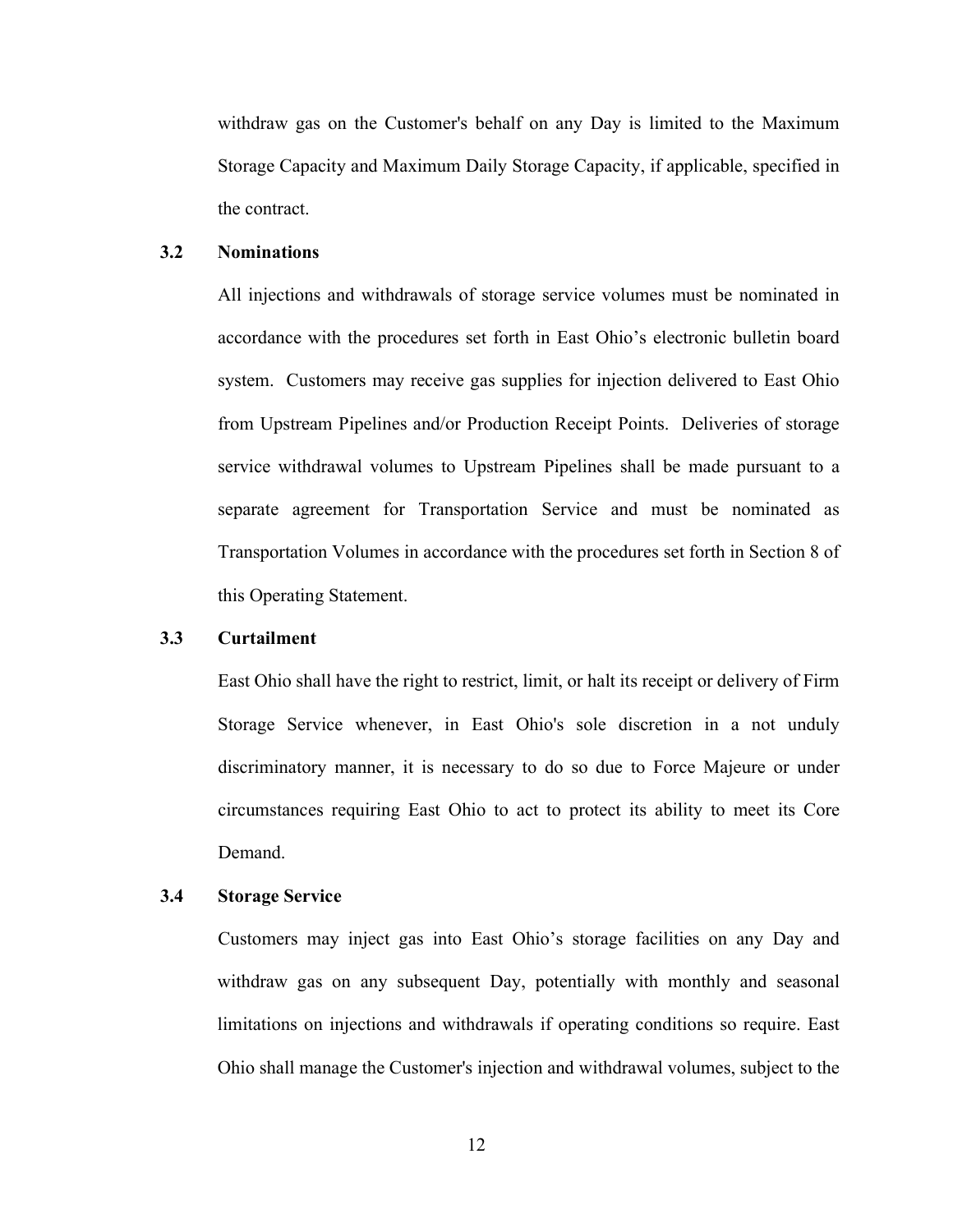daily and annual limitations specified in the contract, in a manner that will minimize any otherwise applicable imbalance charges.

 In order to support system operations and maintain system integrity, East Ohio may require Winter Period storage re-injections or withdrawals under an On-System Storage OFO ("Storage OFO") in which it will indicate the required Storage Volume to be injected or withdrawn for the period during which the Storage OFO is in effect.

### Section 4. Electronic Bulletin Board

 All Customers or their authorized agents will have access to East Ohio's EBB. The EBB will provide, at a minimum, for the electronic nomination and confirmation of Customer's Production Volumes and Transportation Volumes, information concerning Customer's Delivery Volumes and imbalances and other information and critical postings.

### Section 5. Positive Imbalance Volumes

 Unless otherwise agreed, East Ohio will purchase Customer's Positive Imbalance Volumes at a rate determined by adding the current month's Positive Imbalance Volume reference gas cost, the minimum of the daily prices for Eastern Gas, South during the month as published in Gas Daily (S&P Global Platts), or an appropriate successor index should it cease to be published, times eighty percent (80%), plus the variable transportation charges paid to bring the gas to East Ohio's system, adjusted for shrinkage.

### Section 6. Negative Imbalance Volumes

 East Ohio will sell gas to Customer to eliminate its Negative Imbalance Volumes at a rate determined by adding the current month's Negative Imbalance Volume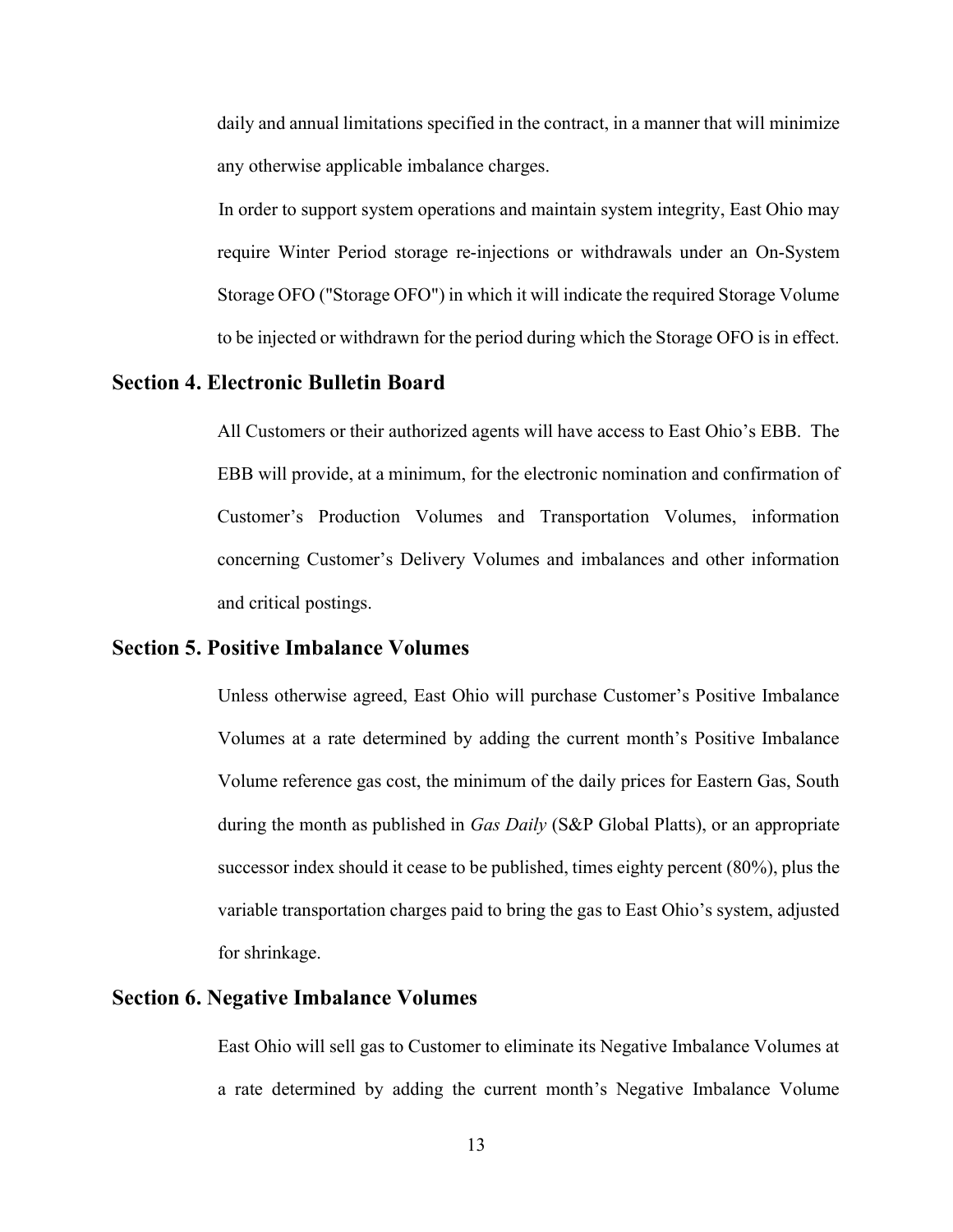reference gas cost, the maximum of the daily prices for Eastern Gas, South during the month as published in Gas Daily (S&P Global Platts), or an appropriate successor index should it cease to be published, times one hundred and twenty percent (120%), plus the 100% load factor firm transportation charges to transport gas on Eastern Gas Transmission and Storage, Inc. ("EGTS") to East Ohio's interconnections with EGTS, plus excise tax, adjusted for shrinkage. Charges for Negative Imbalance Volumes attributable to the Customer's failure to comply with operational flow orders will be based on the OFO provisions of Section 12 of this Operating Statement. If the Customer's Negative Imbalance Volumes exceed 25% of all daily volumes delivered to the Customer over two or more consecutive months, East Ohio may at its sole discretion in a not unduly discriminatory manner in accordance with reasonable and standard industry practice, terminate the contract for transportation service upon thirty (30) days written notice to the Customer.

## Section 7. Transportation Receipt Points

- $7.1$  Points in accordance with the terms of East Ohio's agreement with the Upstream Pipeline and shall be conclusive for purposes of this Operating All Transportation Volumes will be measured at Transportation Receipt Statement.
- $7.2$  basis, East Ohio will make a heat content adjustment in order to convert Customer's Transportation Volumes to an Mcf basis. For each calendar year, East Ohio will calculate the weighted average heat content of all gas delivered to East Ohio by Upstream Pipelines during this period. This Heat When Transportation Volumes are received by East Ohio on an MMBtu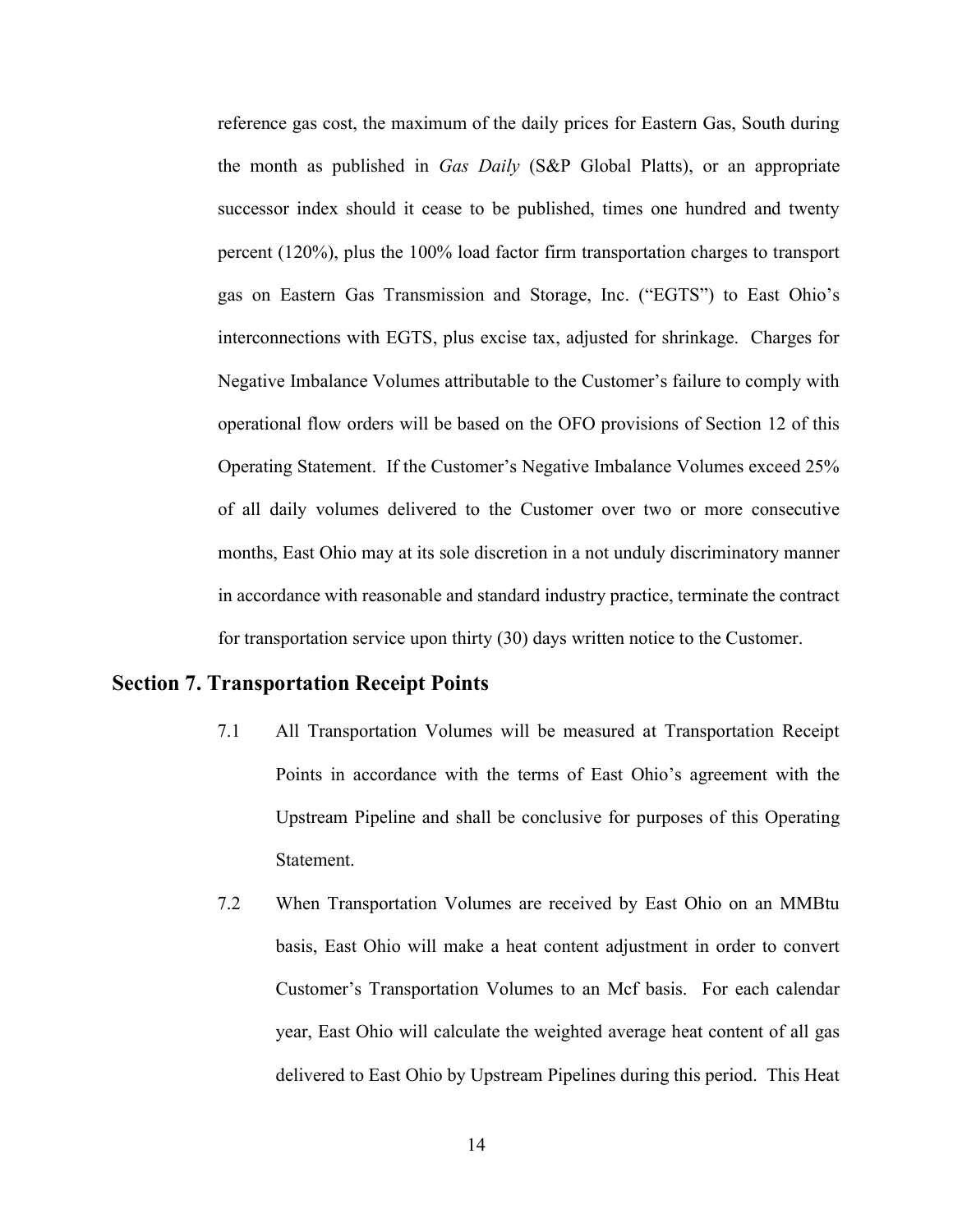Content Adjustment Factor, expressed as MMBtu per Mcf, will be used to adjust all Transportation Volumes received during the following twelve (12) month period commencing on April 1, unless East Ohio and Customer agree in writing to an alternative Heat Content Adjustment Factor.

- 7.3 Transportation Volumes received by East Ohio at Transportation Receipt Points shall conform to Upstream Pipeline's gas quality standards, unless such standards have not been filed with, and approved by, either the FERC or the PUCO, in which case Transportation Volumes must conform to the gas quality standards of East Ohio in effect at the time.
- $7.4$  Customer's account. East Ohio shall use its best efforts to receive Transportation Volumes for

### Section 8. Nominations

- 8.1 Transportation Receipt Points shall be nominated to East Ohio in advance according to the procedures outlined in this Section and on East Ohio's EBB. All Transportation Volumes received for Customer's account at
- 8.2 Nominations must conform, in content and format, with East Ohio's specifications for transportation volume nominations, which shall include, at a minimum: Customer name; Customer's East Ohio contract number; Upstream Pipeline; Customer's Upstream Pipeline contract number; Downstream Pipeline; Customer's Downstream Pipeline contract number; and requested daily Transportation Volume.
- 8.3 and facilities, the limits and requirements of East Ohio's system and Subject to the limits and requirements of East Ohio's operating conditions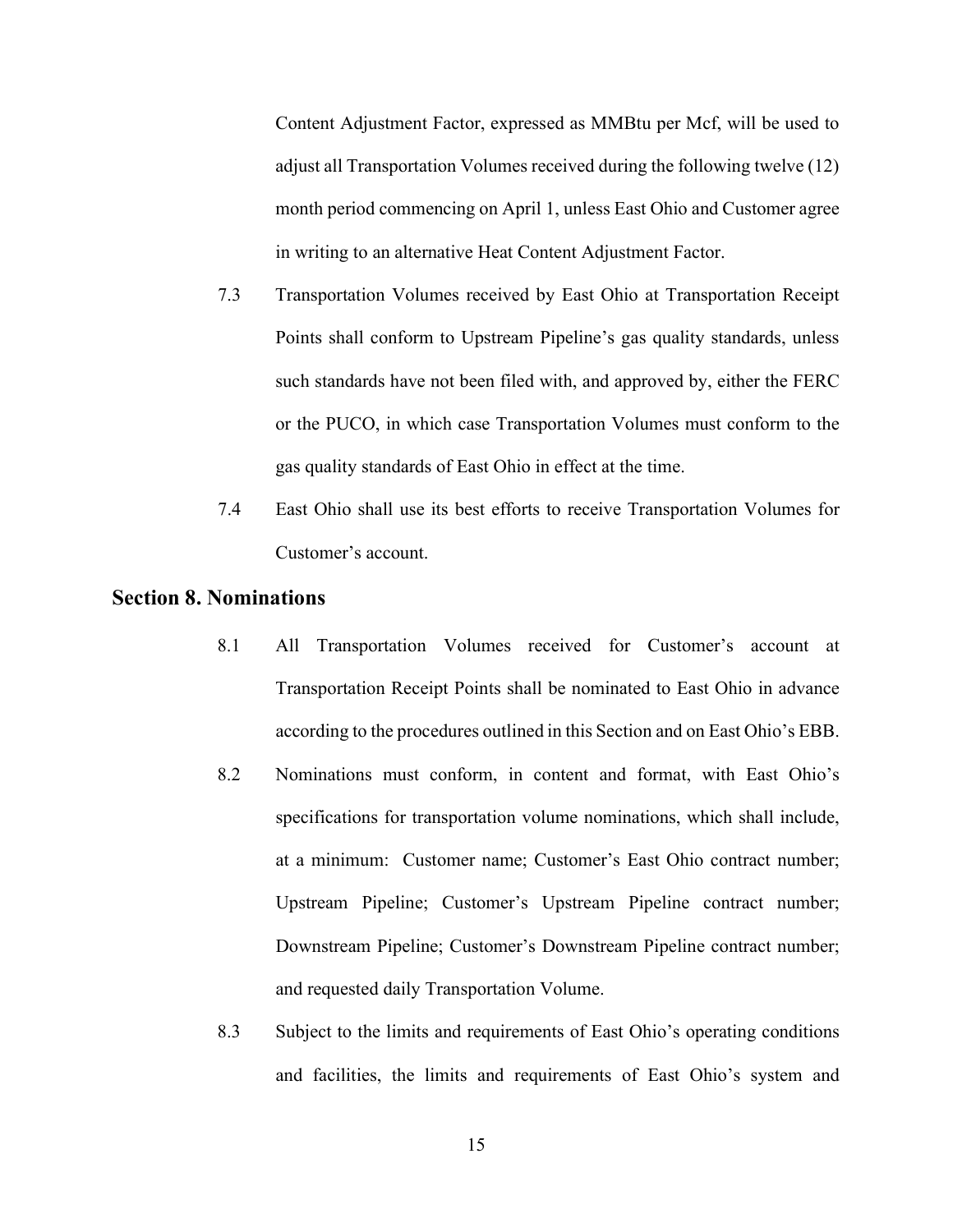facilities, previously confirmed nominations and timely confirmation by Upstream Pipelines, East Ohio will either confirm, in total or in part, or reject Customer's Transportation Volume nomination. Firm service will be rendered on a nondiscriminatory basis with intrastate firm service (i.e., scheduled and curtailed on an equal basis). Confirmed Transportation Volumes will be posted on East Ohio's EBB. In order to support system operations, maintain system integrity, and minimize Positive or Negative Imbalance Volumes, East Ohio may request Customer to nominate and deliver Transportation Volumes to designated Transportation Receipt Points. Such requests shall be posted in advance on East Ohio's EBB. If, in East Ohio's sole discretion in a not unduly discriminatory manner, voluntary compliance by Customers and Suppliers fails to correct operational deficiencies, East Ohio may exercise its authority under Section 12 of this Operating Statement to issue Supplier-specific and/or system-wide OFOs.

- 8.4 Confirmed nominations will become effective on the date specified in the Customer's nomination and will remain in force until the last day of the current calendar month, subject to continued receipt by East Ohio from Upstream Pipeline of the confirmed volume, unless superseded by a subsequent Transportation Volume nomination.
- 8.5 Nominations made in accordance with this Section do not relieve Customer of the obligation to submit corresponding nominations for service with an Upstream Pipeline.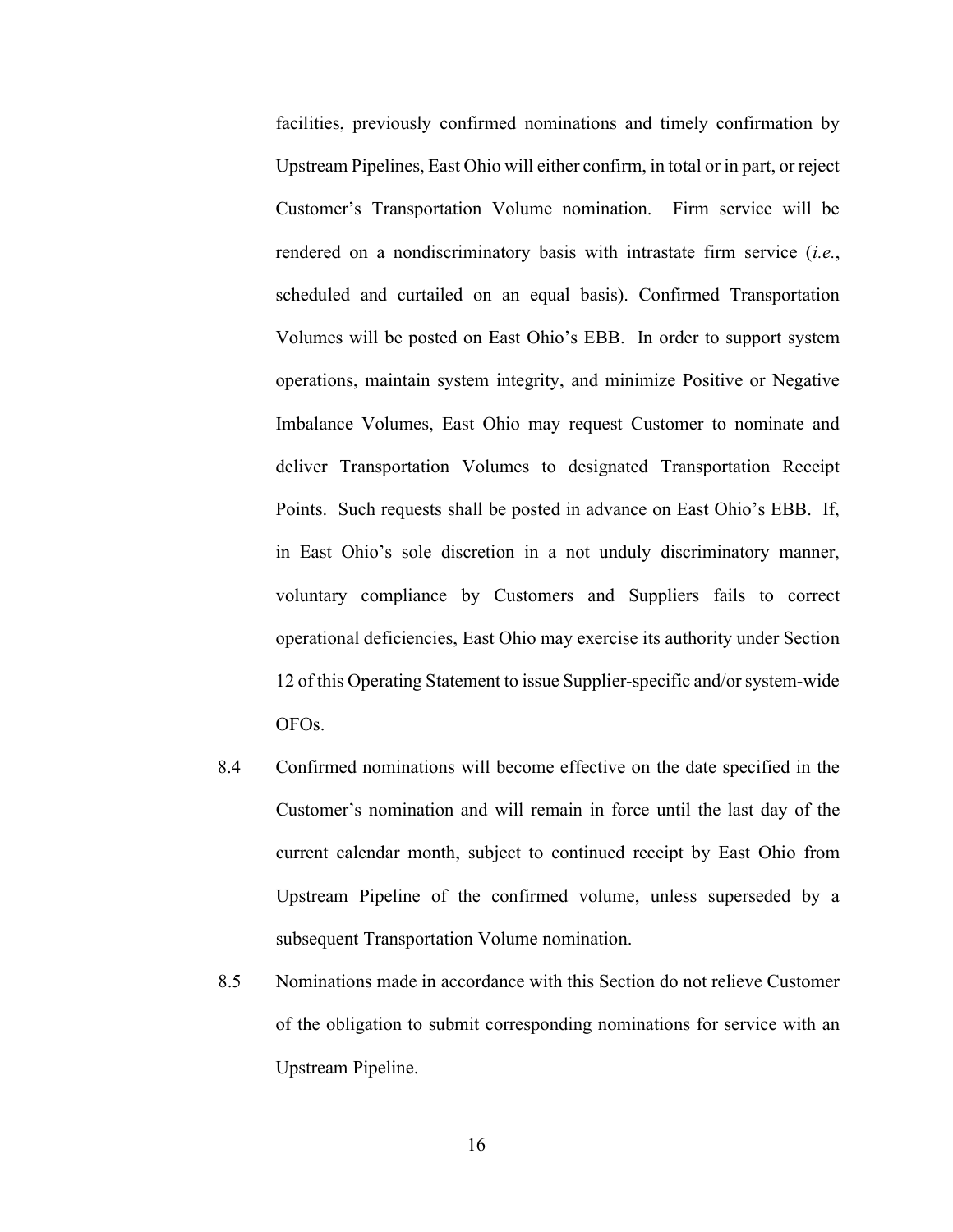### Section 9. Production Receipt Points

- 9.1 of gas, and the term "cubic foot of gas" shall mean a cubic foot of gas at a pressure of 14.73 PSIA and at a temperature of sixty degrees (60) Fahrenheit. For purposes of measurement and meter calibration, atmospheric pressure shall be assumed to be 14.4 pounds per square inch. All gas delivered to East Ohio by the Customer or its Supplier shall be measured by orifice, rotary or other measurement facilities constructed, installed and operated in accordance with standard industry practices and East Ohio's requirements for such facilities, except where superseded by a Measurement Operating Agreement. The volumes of gas delivered to East Ohio shall be computed from meter records and converted into the unit of measurement specified above in accordance with reasonable and standard industry practices. Correction shall not be made for deviation from the Ideal Gas Laws. In the absence of a recording thermometer, an assumed flowing temperature of sixty degrees (60) Fahrenheit shall be used in computing said quantities of gas; provided, however, that if the temperature of the natural gas passing through the meter is determined for any Day by the use of a recording thermometer, then the arithmetic average of the temperature recorded for such Day shall be used. The unit of measurement for Production Volumes shall be one (1) cubic foot
- 9.2 natural state, and have a gross heating value of not less than 1,000 British thermal units per cubic foot at 14.73 PSIA, sixty degrees(60) Fahrenheit and 9.2 The Production Volume delivered to East Ohio shall be delivered in its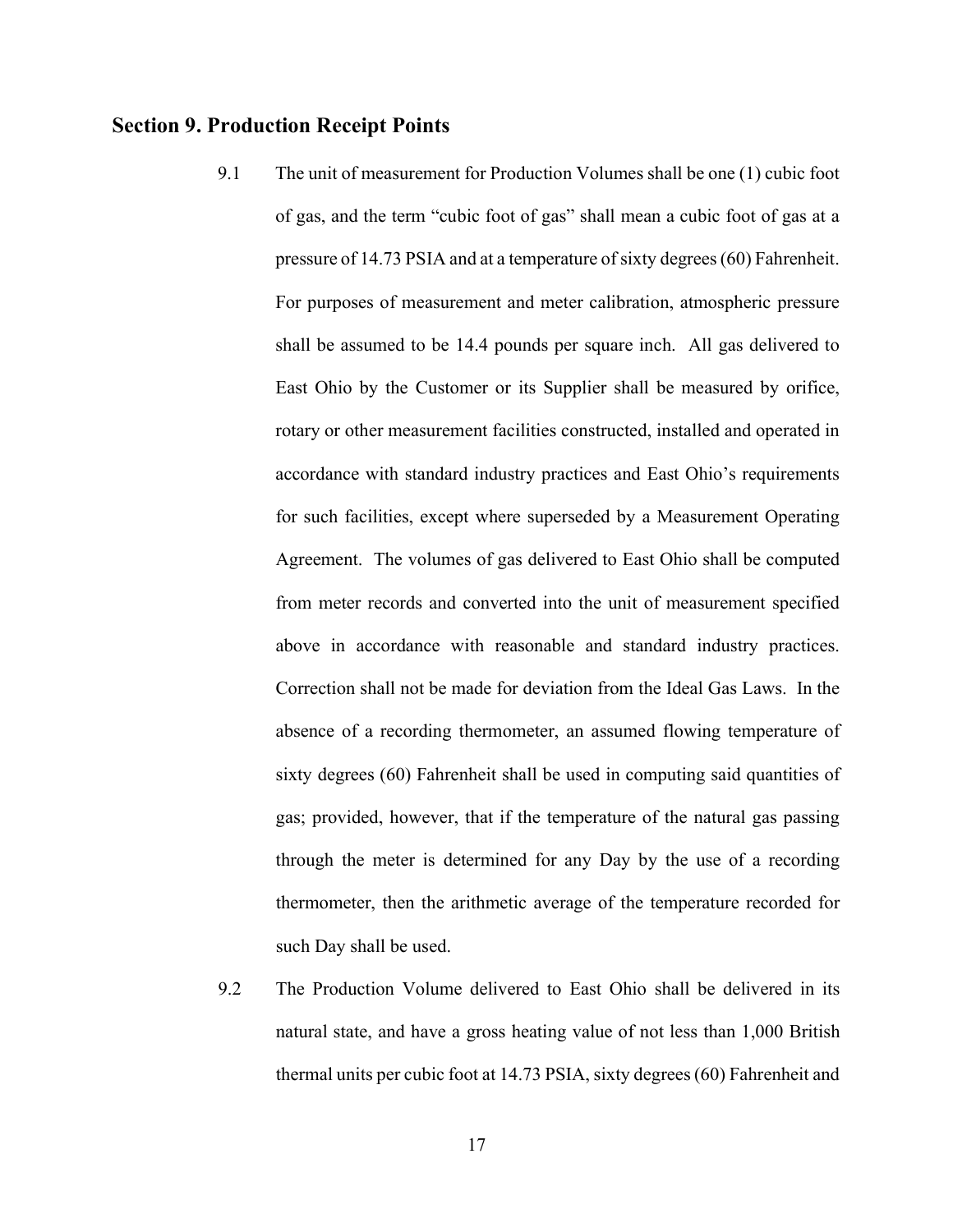must conform with East Ohio's as quality standards in effect at the time. East Ohio reserves the right to accept gas of non-standard specification on a non-discriminatory basis pursuant to an agreement setting forth applicable terms, conditions and charges, if applicable, provided the acceptance of such gas does not adversely impact East Ohio's operations or service to customers.

- 9.3 Point(s) of gas from any meter specified by the Customer or its Supplier and accepted by East Ohio shall be less than an average of ten thousand cubic feet per Day, then East Ohio, at its sole option, may require the gas behind any such meter(s) to be measured pursuant to a Measurement Operating Agreement, by giving the Customer or its Supplier thirty days prior written If, at any time, the delivery by the Customer at the Production Receipt notice.
- 9.4 meters specified by the Customer or its Supplier and accepted by East Ohio shall be at measuring stations constructed to East Ohio's standards, where the measurement and regulation equipment will be operated and maintained by East Ohio, except where superseded by a Measurement Operating Agreement. The measuring station will be located at such points as East Ohio and the Customer or its Supplier shall agree, on East Ohio's lines as now constructed or on any extensions thereof which East Ohio may hereafter construct. The sites for said measuring stations may be furnished by East Ohio, or, if furnished by the Customer or its Supplier, shall provide rights of The Production Receipt Points for Production Volumes from physical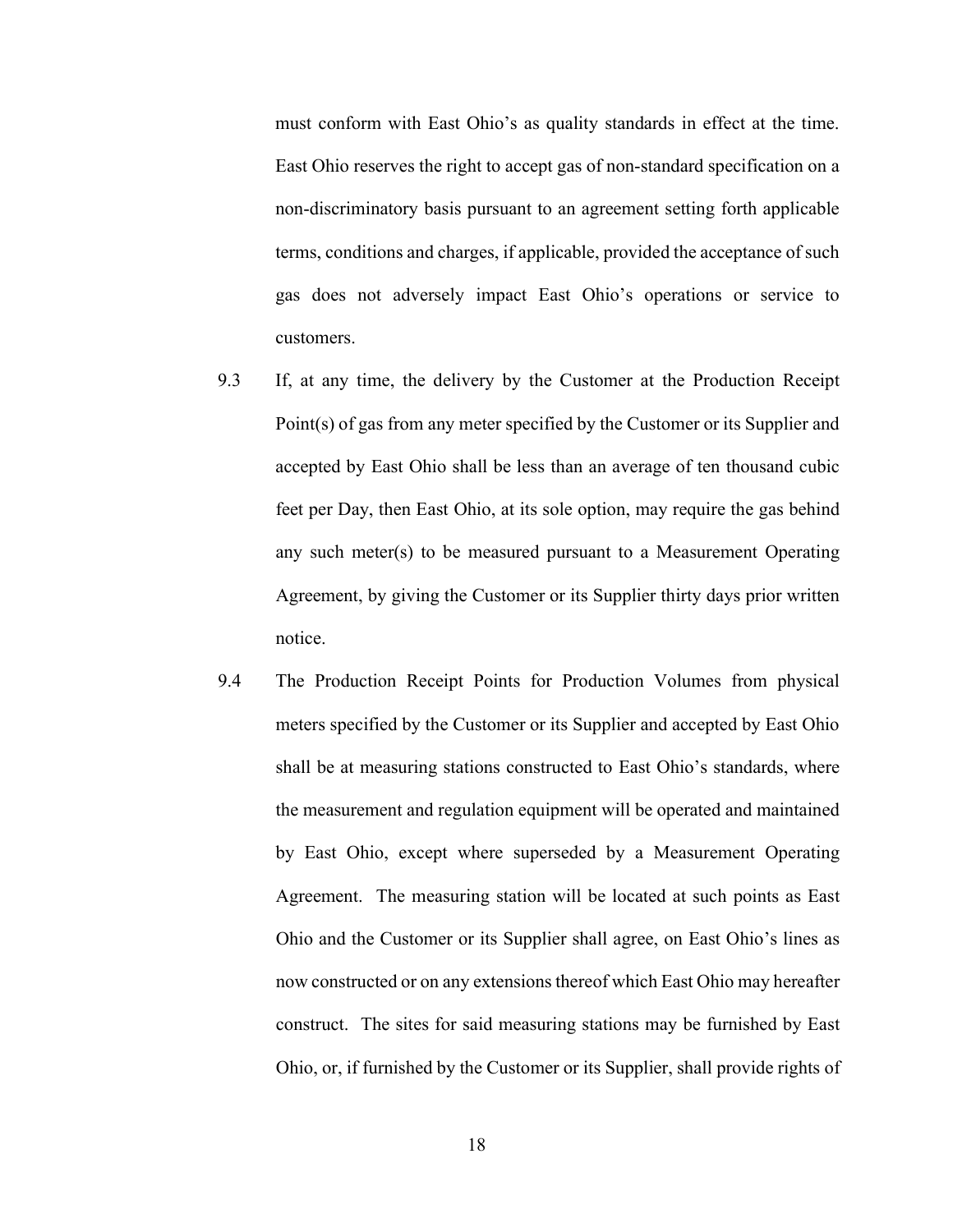ingress and egress to East Ohio. In the event the Customer wishes to change any Production Receipt Points, the Customer or its Supplier shall reimburse East Ohio in advance for East Ohio's costs in connection with such change. The Customer or its Supplier shall be directly responsible for all other costs associated with the change. Measuring stations on East Ohio's lines existing as of the date of the contract and owned by the Customer, its Supplier or any other person, shall, subject to the approval of East Ohio, also be designated as Production Receipt Points, where the measurement and regulation equipment will be operated and maintained by East Ohio, except where superseded by a Measurement Operating Agreement.

- 9.5 measured by third parties at measuring stations furnished, constructed, owned, operated and maintained by third parties. Detailed information concerning such aggregated Production Volumes shall be reported by the Customer or its Suppliers to East Ohio in a timely manner in accordance with reasonable and standard industry practice. The Customer or its Supplier may aggregate Production Volumes as
- 9.6 necessary pipeline extending from the wells to the Production Receipt Points agreed upon. The Customer or its Supplier, at their expense, shall construct any measuring stations in accordance with East Ohio's standards. All new pipelines that connect wells specified by the Customer or its Supplier with East Ohio's measuring stations shall be owned and constructed by the Customer or its Supplier. The Customer or its Supplier shall be responsible for the construction of any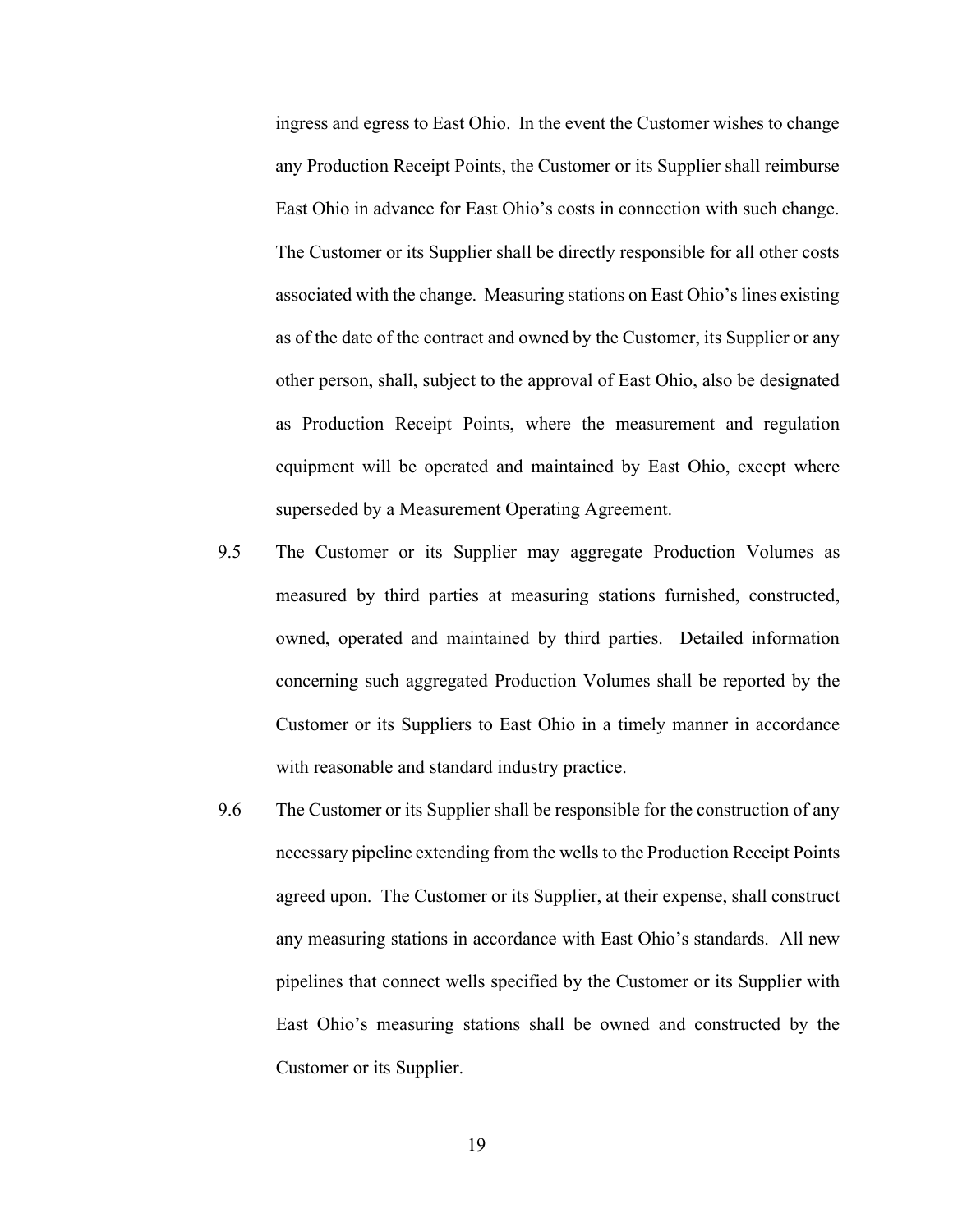- 9.7 to construction of a Production Receipt Point, East Ohio and the Customer or its Supplier shall enter into an agreement identifying cost, construction and ownership responsibilities of all parties. 9.7 Unless otherwise agreed to by East Ohio and Customer or its Supplier, prior
- 9.8 Production Volumes received by East Ohio at Production Receipt Points specified by Customer or its Supplier and accepted by East Ohio shall be taken by East Ohio on a best efforts basis at all times at full flow against the varying pressures maintained from time to time in East Ohio's pipelines. East Ohio at any time may suspend the taking of gas hereunder while making repairs or alterations in its facilities or when East Ohio deems it to be operationally necessary in accordance with reasonable and standard industry practice. When practicable, East Ohio shall notify the Customer or its Supplier in advance of its plans to suspend the taking of gas, giving its best estimate of the duration of the suspension. Such repairs and alterations shall be completed with reasonable speed, unavoidable delays excepted. During periods when East Ohio must suspend the taking of gas, East Ohio shall not be required to accept Production Volumes from meters. Subject to the foregoing, the Customer or its Supplier may submit a request in writing to East Ohio for approval to install equipment to compress and pump the gas to be delivered to East Ohio hereunder at the existing delivery point or at an alternate delivery point. If the Customer or its Supplier compresses and pumps gas into East Ohio's system, the Customer or its Supplier shall install and maintain at its own expense the necessary equipment for the elimination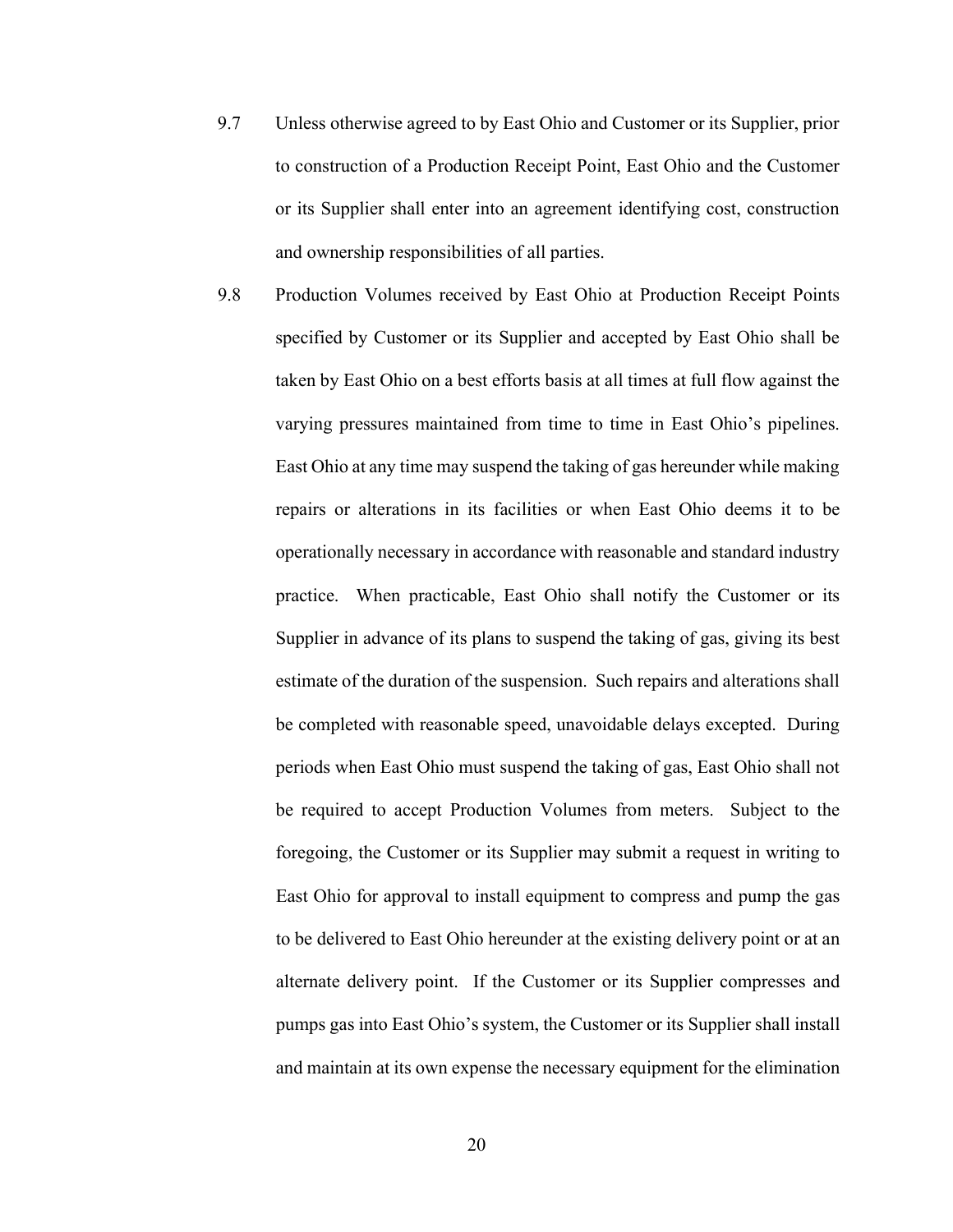or suppression of pulsation in the flowing gas that are created by compression equipment.

- 9.9 Production Receipt Points shall be determined by East Ohio in its sole judgment, in accordance with reasonable and standard industry practice. East Ohio shall have the right to restrict, limit or halt its receipt of Production Volumes whenever, in its sole judgment, in accordance with reasonable and standard industry practice, it is necessary to do so due to Force Majeure, an order of the PUCO or other governmental body, or circumstances requiring East Ohio to act to protect its ability to meet its Core Demand. In the event East Ohio exercises its right to restrict, limit, or halt its receipt of Production Volumes, it shall give the Customer or its Supplier notice by telephone, letter, or otherwise to decrease or terminate deliveries of Production Volumes to East Ohio until such time as, in East Ohio's sole judgment, in accordance with reasonable and standard industry practice, deliveries may be increased or resumed. If the Customer or its Supplier fails to act promptly in accordance with such notice, East Ohio shall have the right to shut in Production Receipt Points or otherwise refuse to accept further Production Volumes at the Production Receipt Points. The capacity of East Ohio's facilities to receive Production Volumes at the
- 9.10 its Supplier's own expense, the necessary equipment for separating and removing oil, water, water vapor, salt, dust, and other foreign substances from Production Volumes upstream of the Production Receipt Points. The The Customer or its Supplier shall install and maintain, at the Customer's or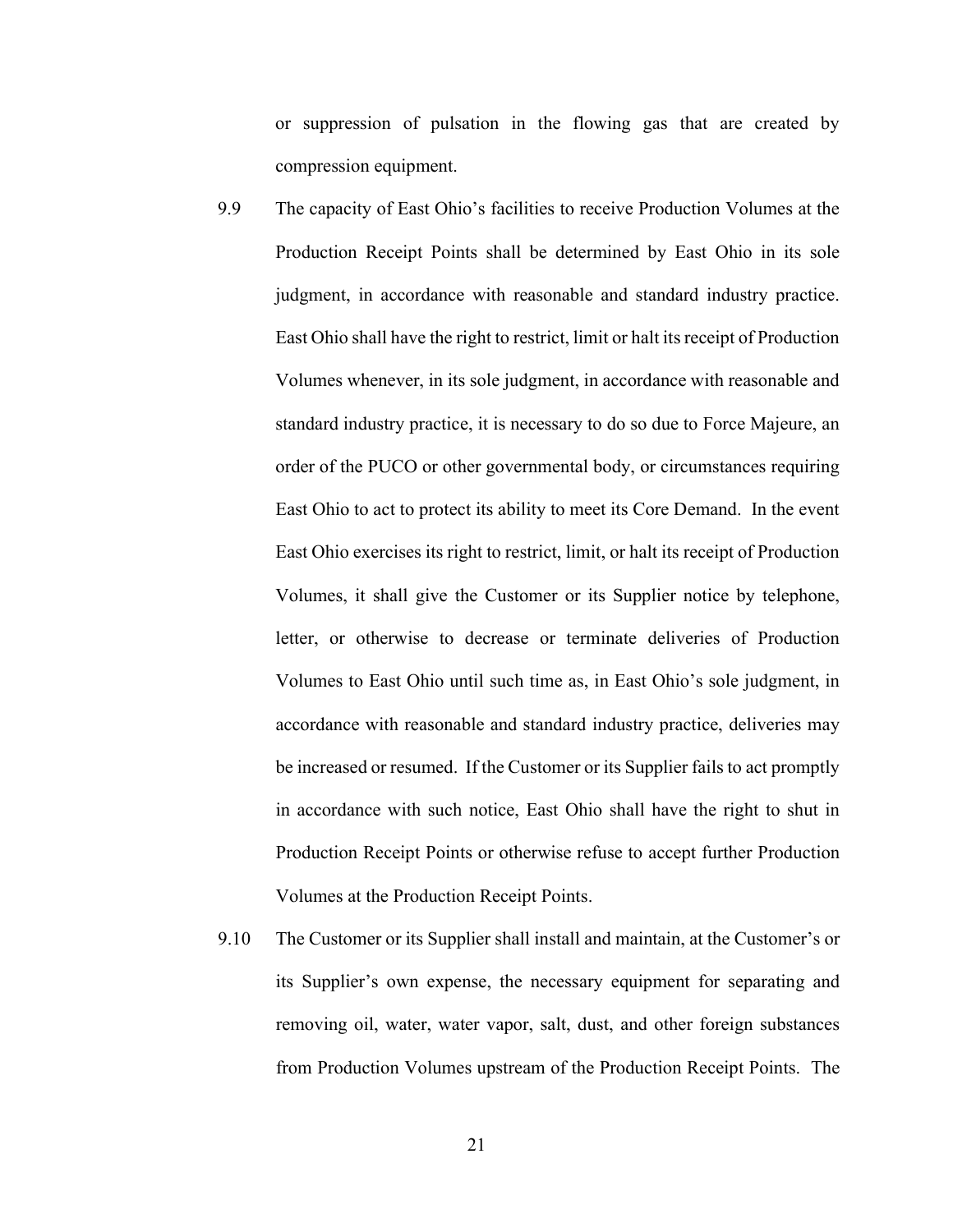gas delivered to East Ohio at the Production Receipt Points shall be free from all foreign matter or fluid contamination that could interfere with its marketability or interfere with the operation of East Ohio's lines, regulators, meters, or other appliances connected with East Ohio's system. East Ohio may refuse at any time any Production Volumes that contain contamination or objectionable odors or otherwise do not meet East Ohio's gas quality standards in effect at the time. East Ohio may bill the Customer or its Supplier for any and all costs associated with removing oil, water, water vapor, salt, dust and other foreign substances erroneously delivered into East Ohio's system.

9.11 Production Receipt Points, except where superseded by a Measurement Operating Agreement. East Ohio shall read the meters, which shall be accessible to inspection and examination by the Customer or its Supplier at all reasonable times. If either party challenges the accuracy of any meter in use under the contract and desires to have the meter tested, East Ohio shall test the same in the presence of a Customer or Supplier employee or representative, if the Customer or its Supplier wishes to exercise the right to be present or to be represented at such test. The cost of testing the meter shall be borne by the party challenging its accuracy if it proves to be correct, and it shall be deemed correct if there be no greater variation than three percent (3%), either fast or slow. If the meter on test proves to be incorrect, the cost of testing the meter shall be borne by East Ohio. Any adjustment East Ohio shall furnish, install and maintain all meters and gauges at the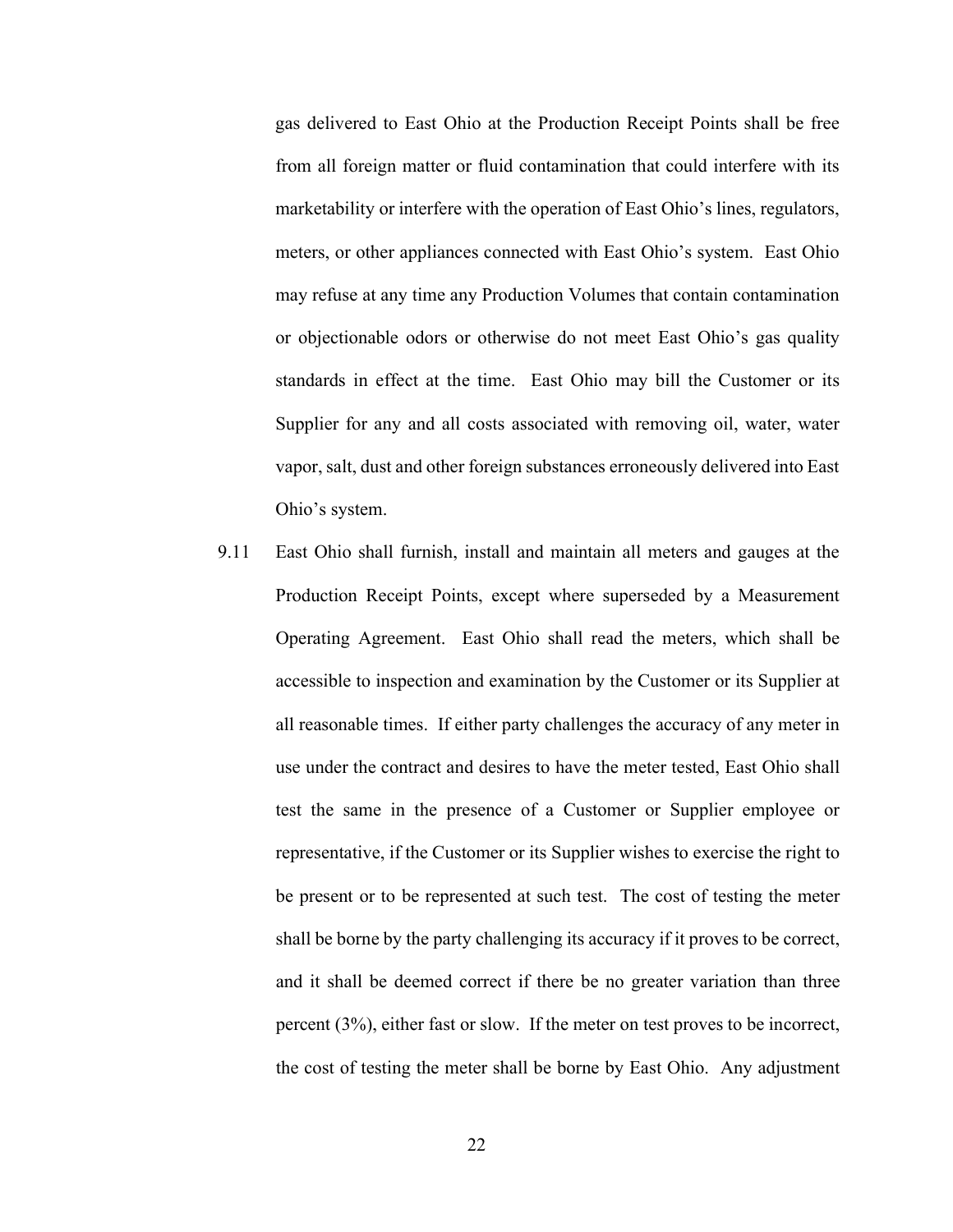for errors in the meter shall be made for a period not to exceed twelve months prior to the date of challenge by either party. The statements of meter measurement and estimated deliveries rendered by East Ohio to the Customer or its Supplier monthly shall be final, excepting as to corrections or adjustments then pending or subsequently determined by East Ohio, unless exceptions to the statements are made and mailed to East Ohio within sixty (60) days after the Customer or its Supplier receives the statements. Corrections or adjustments shall be made by adjusting volumes in the final measurement period following their determination.

## Section 10. Nomination of Production Volumes

- $10.1$  Receipt Points shall be nominated to East Ohio in advance according to the procedures outlined in this Section and on East Ohio's EBB. All Production Volumes received for Customer's account at Production
- 10.2 Nominations must conform, in content and format, with East Ohio's specifications for Production Volume nominations, which shall include, at a minimum: Customer name; Customer's East Ohio contract number; and requested daily Production Volume.
- 10.3 and facilities, and the reasonableness of Customer's nomination as determined solely by East Ohio, East Ohio will either confirm, in total or in part, or reject Customer's Production Volume nomination. Firm service will be rendered on a nondiscriminatory basis with intrastate firm service  $(i.e.,$  scheduled and curtailed on an equal basis). Confirmed Production Volumes Subject to the limits and requirements of East Ohio's operating conditions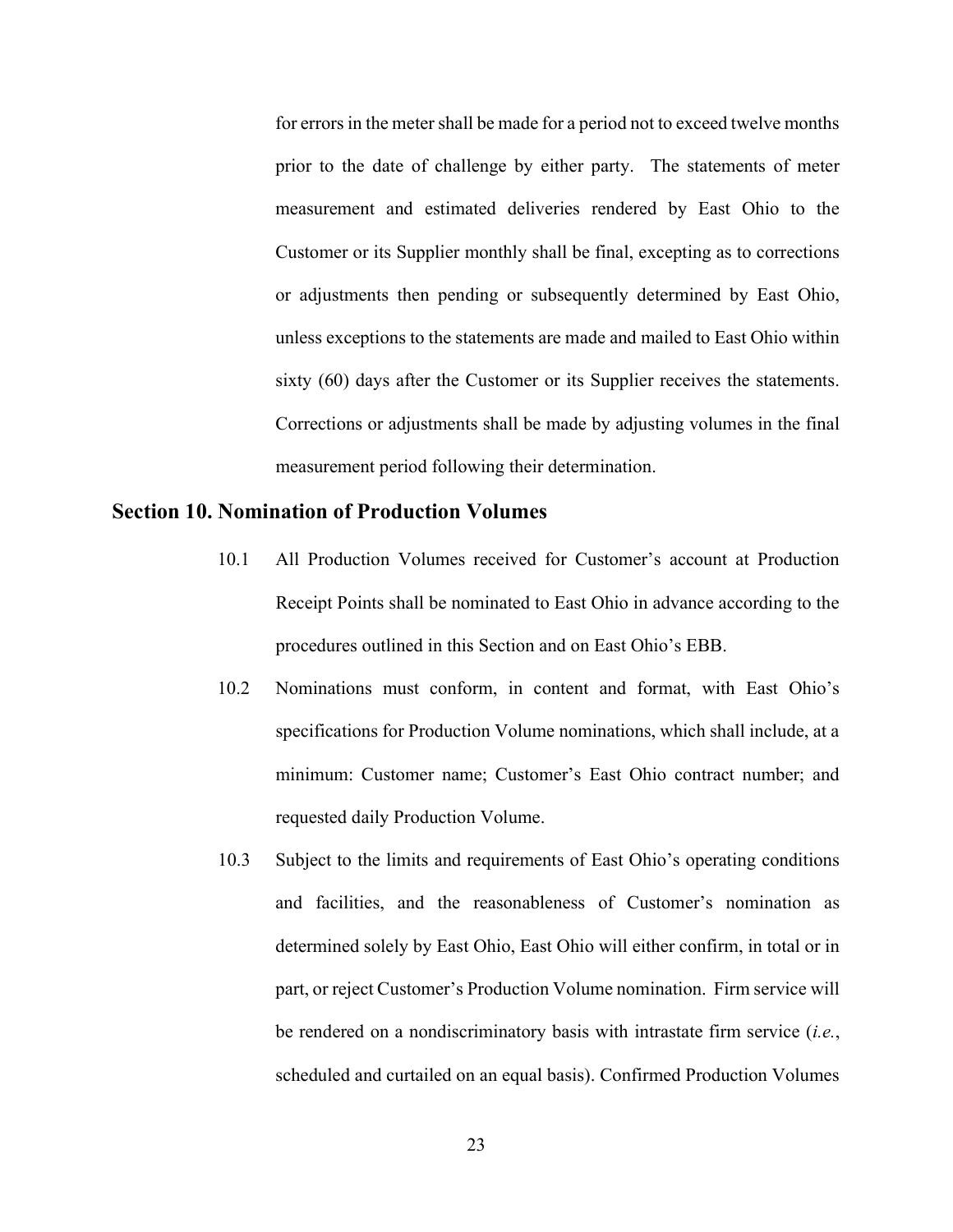will be posted on East Ohio's EBB.

 10.4 Confirmed nominations will become effective on the date specified in the Customer's nomination and will remain in force until the last day of the current calendar month, unless superseded by a subsequent Production Volume nomination.

### Section 11. Reconciliation of Production Volumes

 account on the date specified in the Customer's nomination. When actual Production Volumes are known, any discrepancies between actual and confirmed Production Volumes will be reconciled, in the first calendar month (the "Adjustment Month") following the determination of actual Production Volumes, in accordance with the provisions of Sections 5 and 6 of this Operating Statement. Confirmed Production Volume nominations will be credited to Customer's

### Section 12. Operational Flow Orders

 $12.1$  Customers are subject to East Ohio's issuance of operational flow orders ("OFO") which may direct Customers to adjust Daily Available Volumes as adjusted to reflect flowing supplies to match Delivery Volumes as determined by East Ohio. East Ohio may also issue OFOs that direct Customers to deliver specific quantities of gas to specific Transportation Receipt Points. In order to support system operations and maintain system integrity,

 the following incremental charges times the OFO shortfall which is defined Failure to comply with an operational flow order may result in the billing of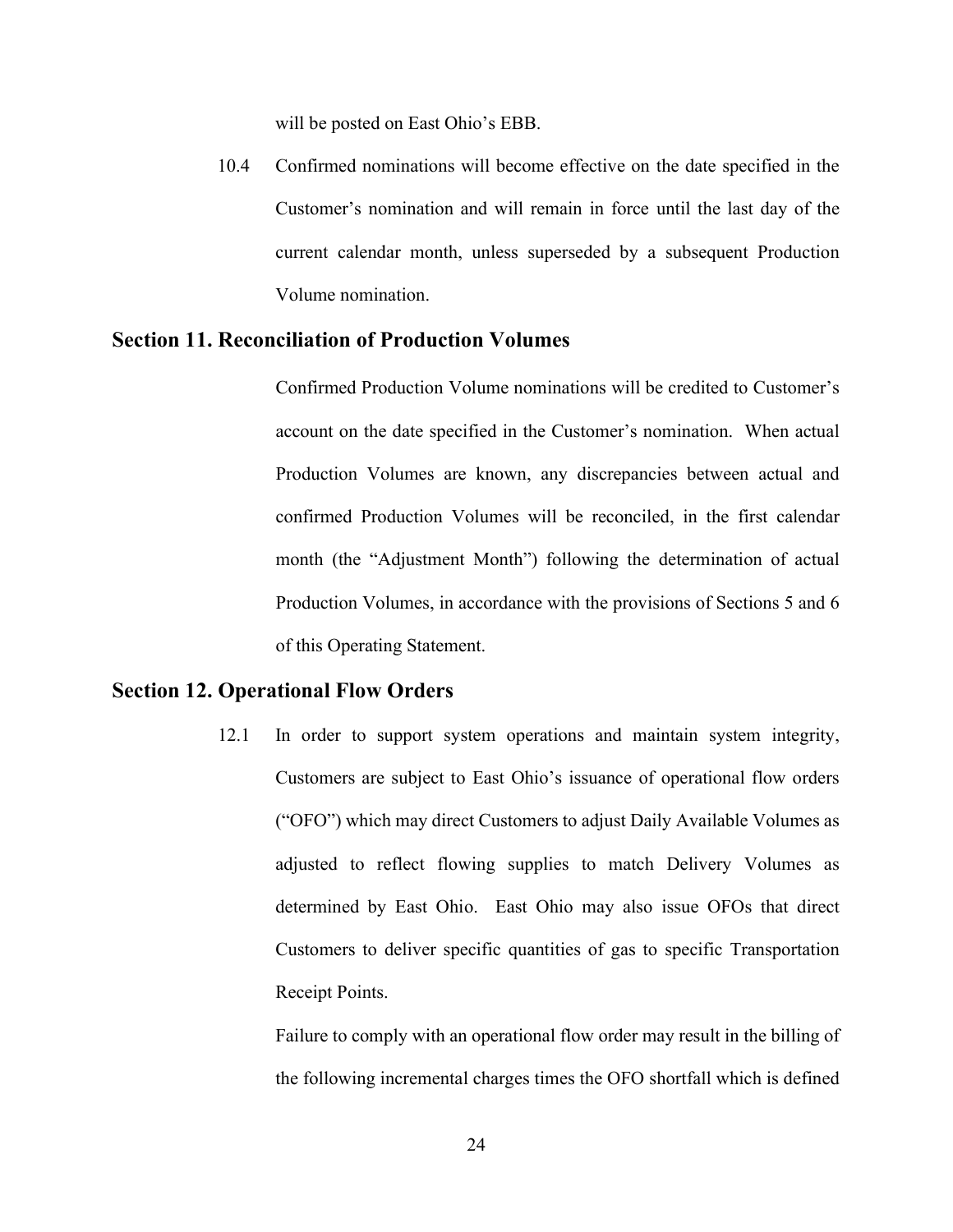as the imbalance between Daily Available Volumes and Delivery Volumes,

as determined by East Ohio, on those Days subject to the OFO:

- $(A)$  Ohio on the date of non-compliance; and the payment of a gas cost equal to the highest incremental cost paid by East
- following schedule: (B) demand charges based on the EGTS FTNN rate schedule pursuant to the

| Number of Days of Noncompliance | Monthly Demand Charge Multiplier |
|---------------------------------|----------------------------------|
| During the Calendar Month       | Applied to Maximum OFO Shortfall |

| One, Two, or Three    | Three      |
|-----------------------|------------|
| Four, five, or Six    | <b>Six</b> |
| Seven, Eight, or Nine | Nine       |
| Ten or More           | Twelve     |

 The maximum amount that the Customer shall pay pursuant to Section 12.1(B) over any Winter Season shall be Twelve months' demand charges multiplied by the Maximum OFO shortfall experienced during that Winter Season; and

- incurred by East Ohio on the date of the OFO shortfall; and associated excise tax. (C) the payment of all other charges, inclusive of storage and overrun costs,
- this Section to costs recovered through Transportation Migration Rider Part B. (D) East Ohio shall credit all payments received for charges billed pursuant to
- 12.2 Customers in compliance with an OFO shall not be subject to any incremental charges or costs.

### Section 13. Obligations

13.1 delivered to East Ohio for Customer's account until it shall have been delivered to East Ohio at the Transportation Receipt Point(s) or the Production Receipt Point(s), as applicable, after which East Ohio shall be deemed to be in control, but not possession, of the gas until the gas is The Customer shall be deemed to be in control and possession of the gas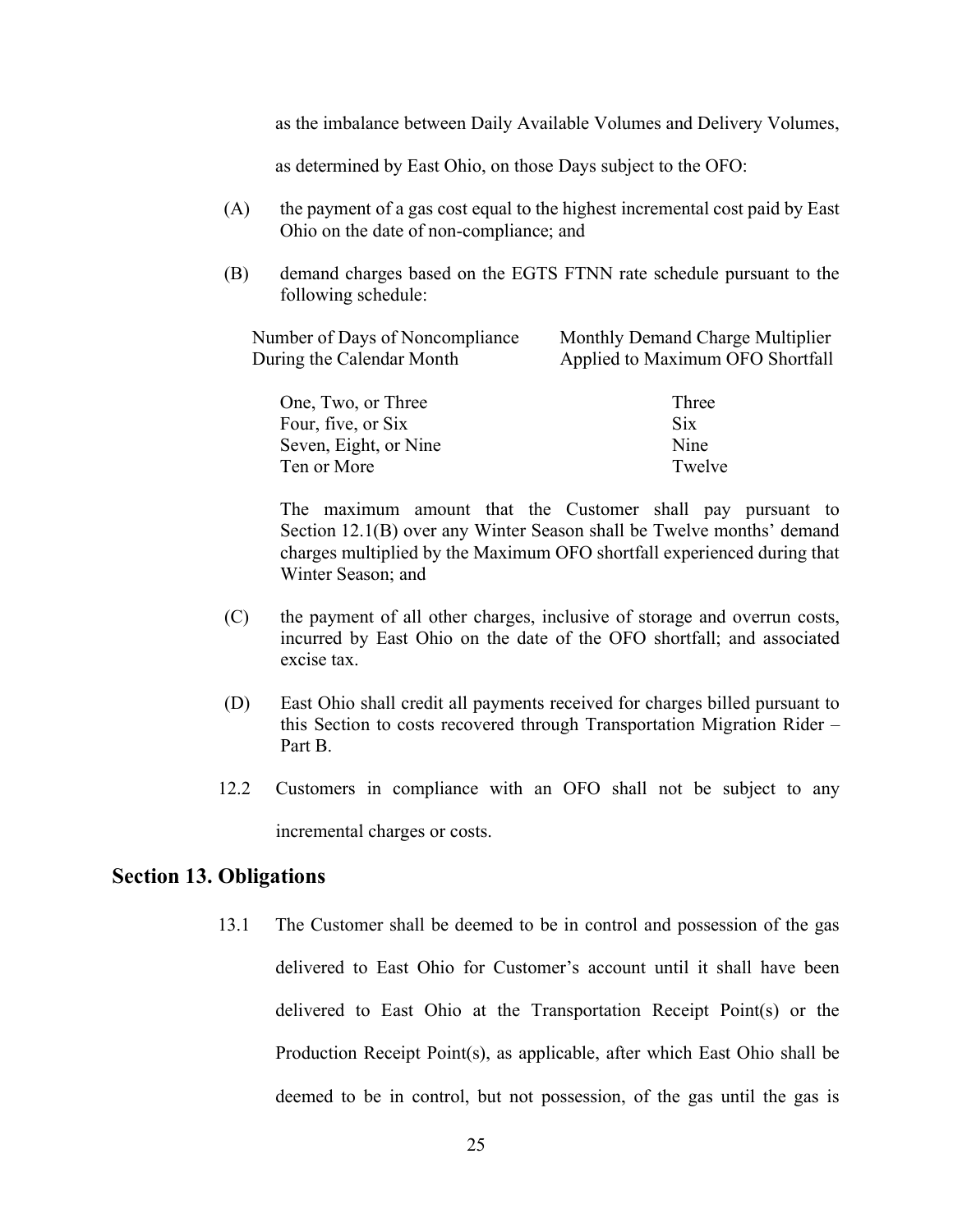redelivered to the Customer by East Ohio at the Transportation Delivery Point(s).

13.2 Transportation Receipt Point(s) or the Production Receipt Point(s), as applicable, and shall indemnify East Ohio for and save East Ohio harmless from all suits, actions, debts, accounts, damages, costs, losses and expenses arising from or attributable to the adverse claims of any and all other persons or parties to the gas delivered to East Ohio, provided, however, that if any person or party makes claim to any gas delivered to East Ohio adverse to Customer's claim of ownership of the gas, or obtains a lien or encumbrance against the gas, East Ohio may withhold payment, if any may be due, for such gas until such adverse claim or lien is released or disposed of by the parties by final court action and may pay such withheld amount(s) to the party entitled to payment, unless the Customer posts a bond in an amount and on terms satisfactory to East Ohio to protect and indemnify East Ohio against such adverse claim or lien. The Customer warrants the title to the gas delivered to East Ohio at the

### Section 14. Force Majeure

14.1 the Customer, shall mean unforeseen acts of law including governmental bodies acting pursuant to law, acts of God, strikes, lockouts or other labor disturbances, acts of a public enemy, war, blockades, insurrections, riots, epidemics, lightning, fires, floods, washouts, arrests, civil disturbances, explosions, breakage or accidents to machinery or lines of pipe, freezing of The term "Force Majeure," as used herein, and as applied to East Ohio or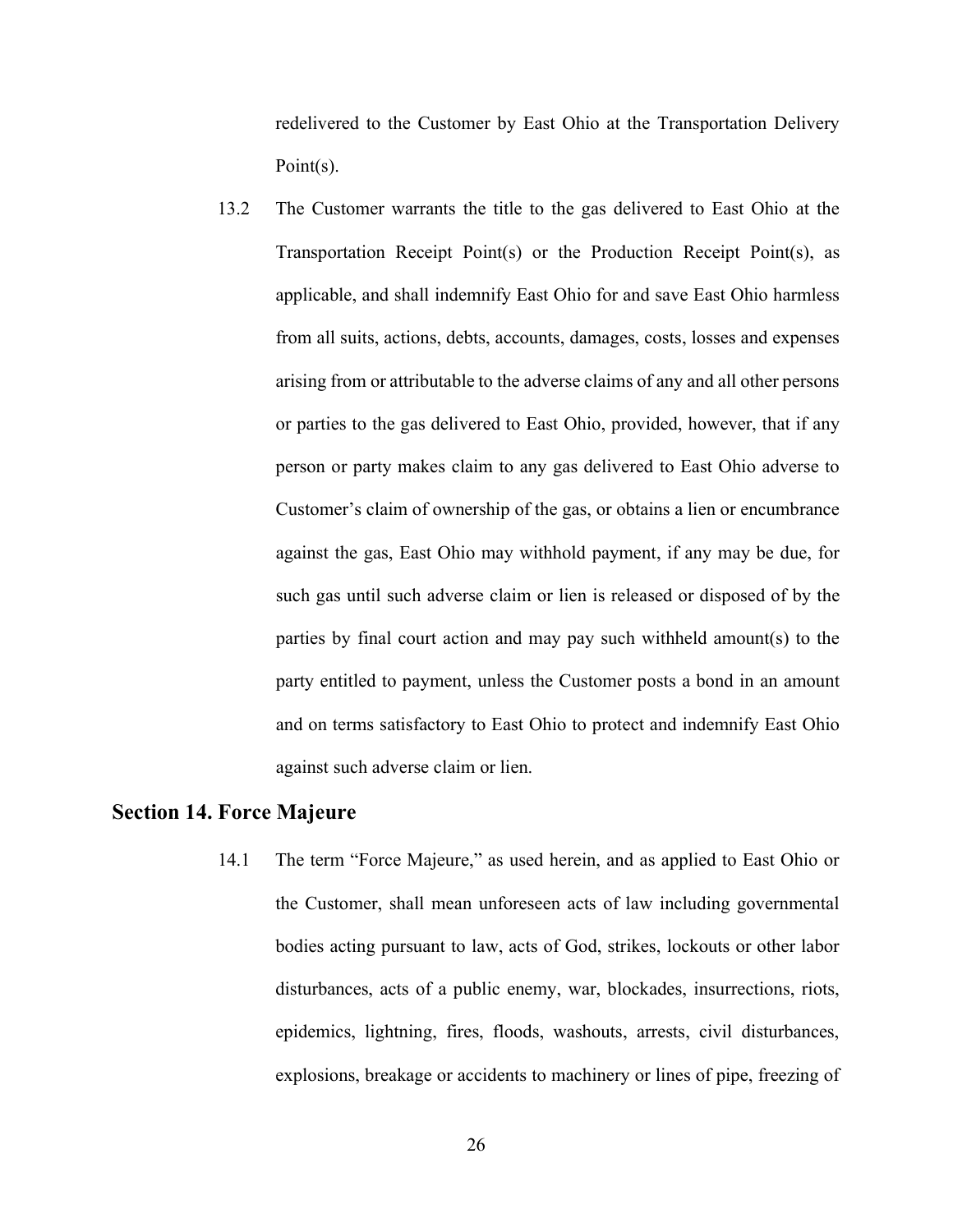wells or pipelines, partial or entire failure of such wells, or any other cause, whether of the kind enumerated or otherwise, not reasonably within the control of the affected party. The settlement of strikes, lockouts or labor disturbances by acceding to the demands of an opposing party when such course is inadvisable is at the discretion or judgment of the affected party.

- 14.2 by Force Majeure, to carry out its obligations other than the obligation to make payment of amounts accrued and due under the transportation service agreement and, after notice of the Force Majeure condition is given to the other party in writing or by facsimile, the obligation of both parties, so far as they are affected by such Force Majeure, shall be suspended during the continuance of any inability so caused except the obligation to continue delivery of Production Volumes during curtailment periods, and the Force Majeure condition shall be remedied with all reasonable dispatch. In the event East Ohio or the Customer is rendered unable, wholly or in part,
- $14.3$  for any act, omission or circumstances occasioned by, or in consequence of, Force Majeure. Neither East Ohio nor the Customer shall be liable in damages to the other
- 14.4 service agreement by East Ohio or the Customer shall not relieve the affected party of liability unless such party shall give notice and full particulars of such cause or contingency in writing or by facsimile to the other party as soon as reasonably practical after the occurrence of the cause relied upon, nor shall such causes or contingencies affecting the performance of the Such causes or contingencies affecting the performance of the transportation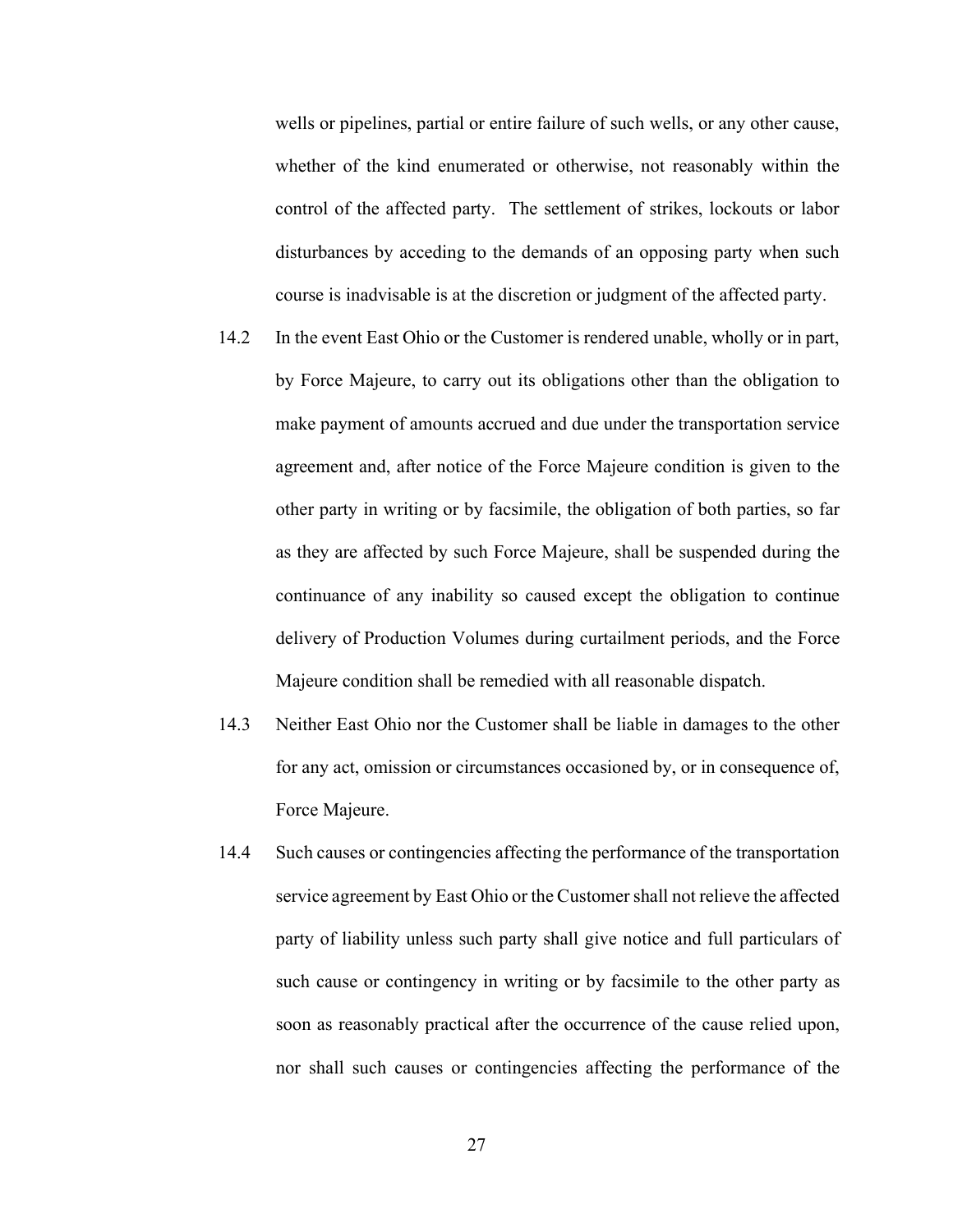transportation service agreement by either party relieve it of liability in the event of its concurring negligence, nor shall such causes or contingencies affecting the performance of the transportation service agreement relieve either party from its obligations to make payments of amounts then due under the Customer's transportation service agreement or applicable rate schedules in respect to gas already delivered.

### Section 15. Late Payment Charge

 Charges previously billed to Customer by East Ohio, but unpaid by the payment date specified by East Ohio, will be assessed a late payment charge, which shall accrue at each month's FERC interest rate (as prescribed by the Commission under 18 C.F.R Section  $1541(d)(1)$  from the due date until the date the payment is received by East Ohio.

### Section 16. Facilities

- $16.1$  and other properties furnished under this Operating Statement shall remain the property of the party paying for the facilities, who shall be solely responsible for the maintenance and operation of those facilities, and each party may remove its property at the termination of the contract. Except as provided herein or otherwise agreed upon, all pipelines, fittings
- $16.2$  alter or modify any facilities to provide the service contemplated hereunder. Except as provided herein, East Ohio shall not be obligated to construct, add,

## Section 17. Limitation on Liability

17.1 performed under this Operating Statement provided that East Ohio's actions East Ohio shall have no liability for acts arising out of its obligations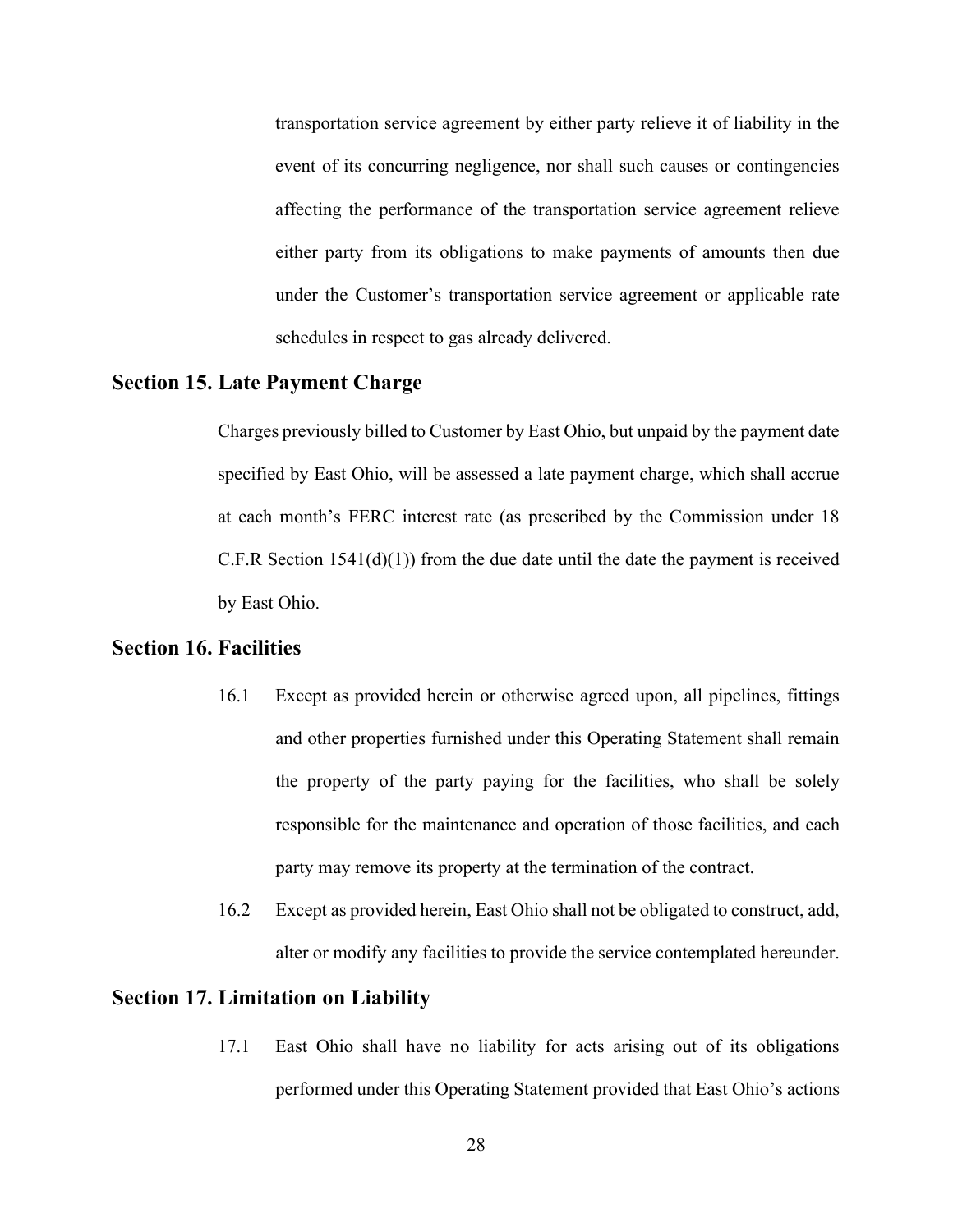are in accordance with the Operating Statement and applicable industry standards. consequential, incidental or punitive damages for acts or omissions that are alleged to violate this Operating Statement or applicable industry standards. In no event shall East Ohio be held responsible for any

17.2 own breaches, tortious acts, or tortious omissions connected in any way with the service agreement hereunder, causing damages or injuries of any kind to the other party or to any third party, unless expressly agreed in writing between the parties. Therefore, the offending party as a result of such offense shall hold harmless and indemnity the non-offending party against any claim, liability, loss or damage whatsoever suffered by the non- offending party or by any third party. As used in this Section 17, the term "party" shall mean a corporation or partnership entity or individual with whom East Ohio has a contractual relationship, including a Customer taking service hereunder. The phrase "damages or injuries of any kind" shall include, without limitation, actual damages, litigation expenses, court costs, and attorneys' fees, and the phrase "tortious acts or tortious omissions" shall include without limitation sole or concurrent simple negligence, gross negligence, recklessness, and intentional acts or omissions. Each party to the service agreement shall bear responsibility for all of its

### Section 18. Creditworthiness

18.1 Customer fails to meet the creditworthiness criteria outlined in this Section. Such creditworthiness criteria shall not be used to discriminate on any basis East Ohio shall not commence service or continue service to Customer if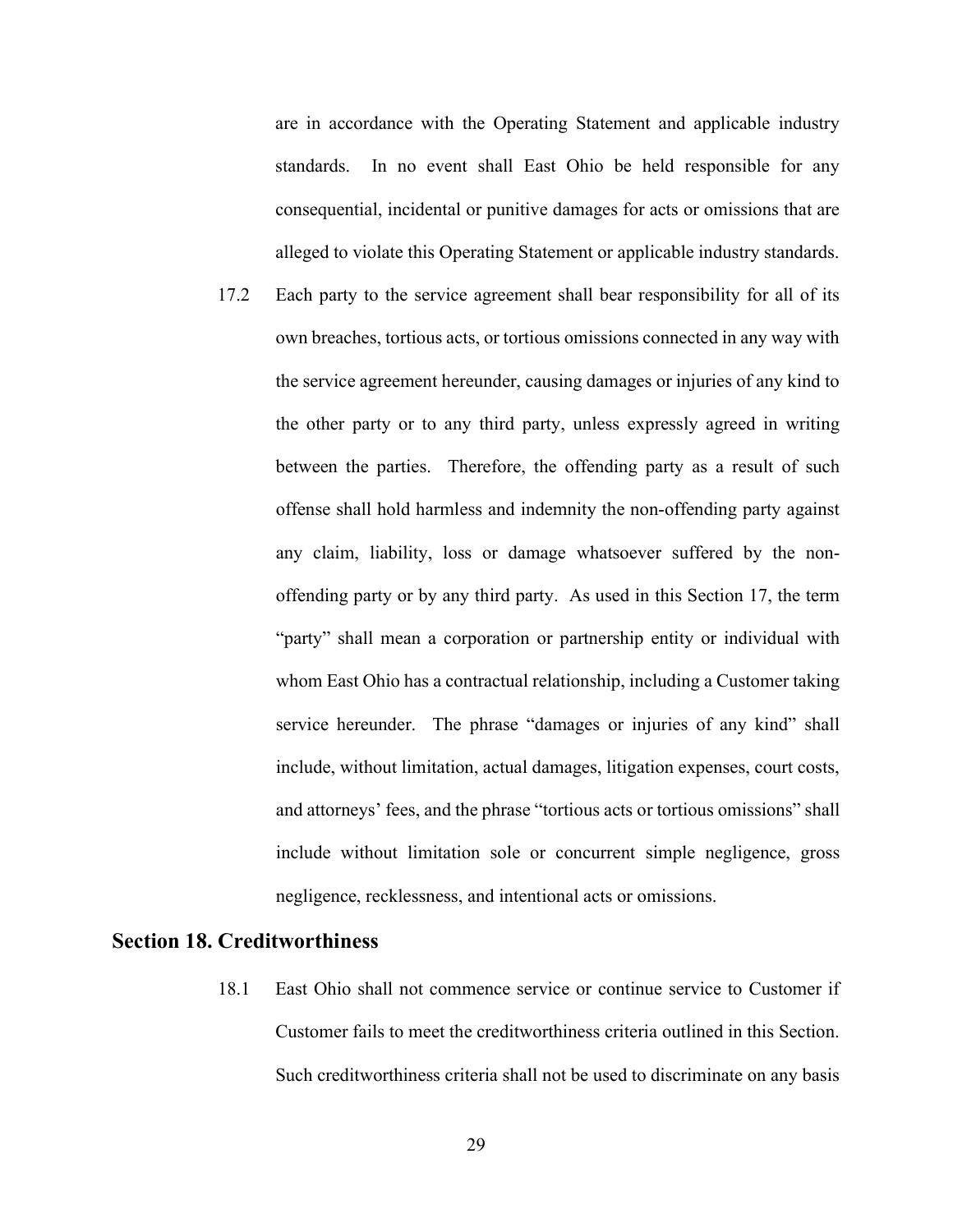other than as specified herein. East Ohio shall apply consistent evaluative practices to determine the acceptability of Customer's overall financial condition, working capital, and profitability trends.

- 18.2 provide East Ohio the following information: 1) most recent audited financial statements for itself or its parent company; 2) most recent Annual Report, 10K or 10Q for itself or its parent company; 3) list of parent companies and affiliates; 4) names, addresses and phone numbers of three trade references, and 5) names, addresses and phone numbers of financial institution contacts. In the event that Customer is unable to provide such information, East Ohio may permit the Customer to provide other verifiable sources of financial information. information if the preceding is not sufficient to determine Customer's creditworthiness. In order for East Ohio to complete its financial evaluation, Customer shall East Ohio may require additional
- 18.3 demonstrating that it has and maintains investment grade senior unsecured long-term debt securities ratings from both of the following rating agencies: 18.3 A Customer may satisfy its initial creditworthiness requirement by

| Agency                      | <b>Senior Unsecured Rating</b> |
|-----------------------------|--------------------------------|
| Standard & Poors            | BBB- or higher                 |
| Moody's Investors' Services | Baa3 or higher                 |

18.4 Customer that is unable to meet the aforementioned criteria and with those Customers whose credit requirements exceed their allowed unsecured credit limit, if any. East Ohio shall determine the amount and type of additional East Ohio shall make reasonable alternative credit arrangements with a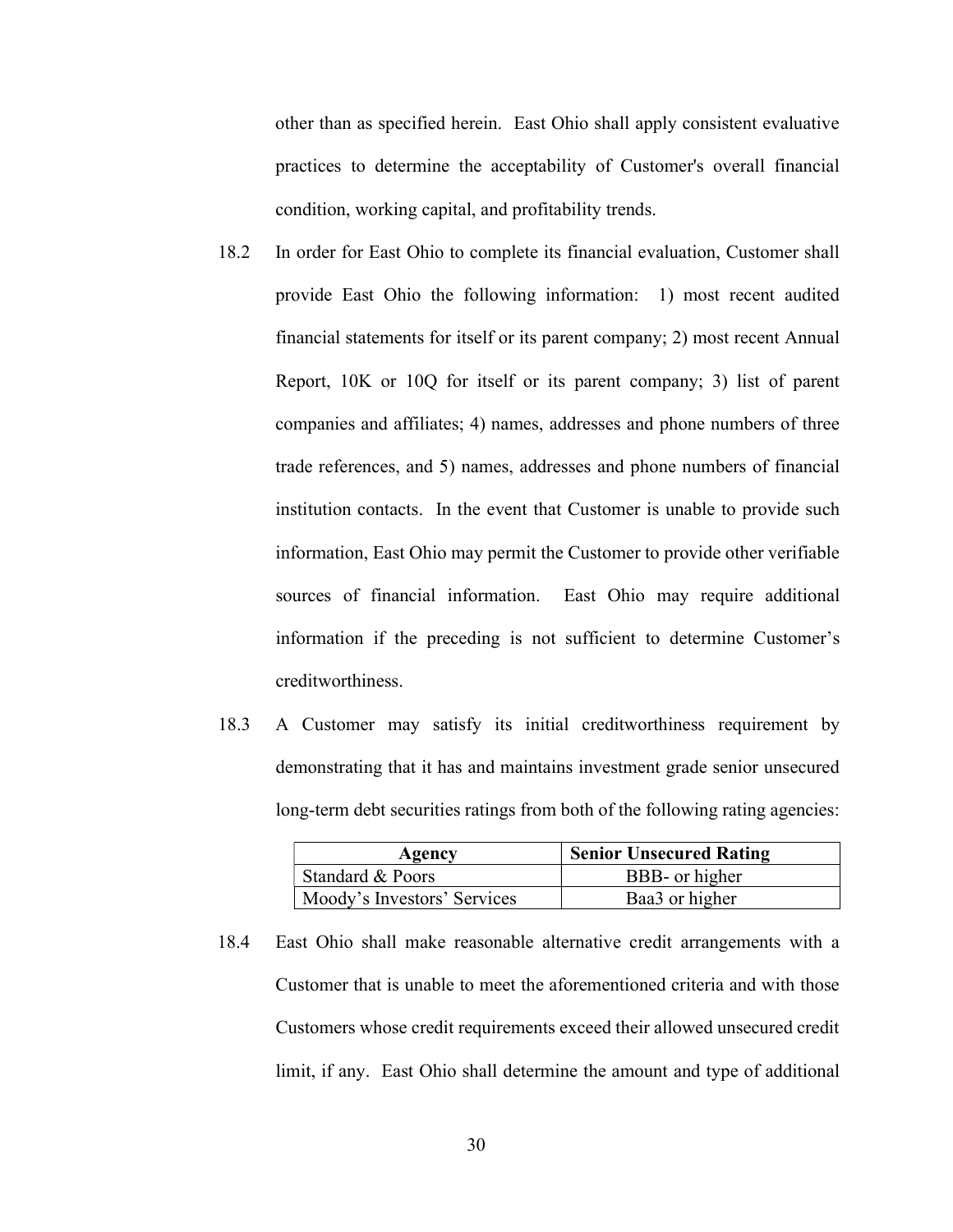financial instruments, if any, needed to meet the credit requirements set forth herein. Acceptable alternative financial arrangements shall include: (i) a security deposit from Customer equal to three (3) months' service to be deposited into an interest bearing account; (ii) a standby irrevocable letter of credit (in a form acceptable to East Ohio) for the equivalent of three (3) months'service drawn upon a bank acceptable to East Ohio; (iii) a guarantee (in a form acceptable to East Ohio) by an another entity which satisfies the credit appraisal; or (iv) such other security as is mutually acceptable to both East Ohio and Customer.

- 18.5 Customer shall not be operating under any chapter of the bankruptcy laws and shall not be subject to liquidation or debt reduction procedures under state laws such as an assignment for the benefit of creditors, or any informal creditors' committee agreement.
- 18.6 Customer shall not be subject to the uncertainty of pending liquidation or regulatory proceedings in state or federal courts which could cause a substantial deterioration in its financial condition, which could cause a condition of insolvency, or which could jeopardize the ability to exist as an ongoing business entity.
- 18.7 Customer shall not have any significant collection lawsuits or judgments outstanding that would seriously reflect upon Customer's ability to remain solvent.
- 18.8 above shall be initiated or imposed during the terms of service under the 18.8 If any of the events or actions described in Paragraphs 18.5, 18.6, and 18.7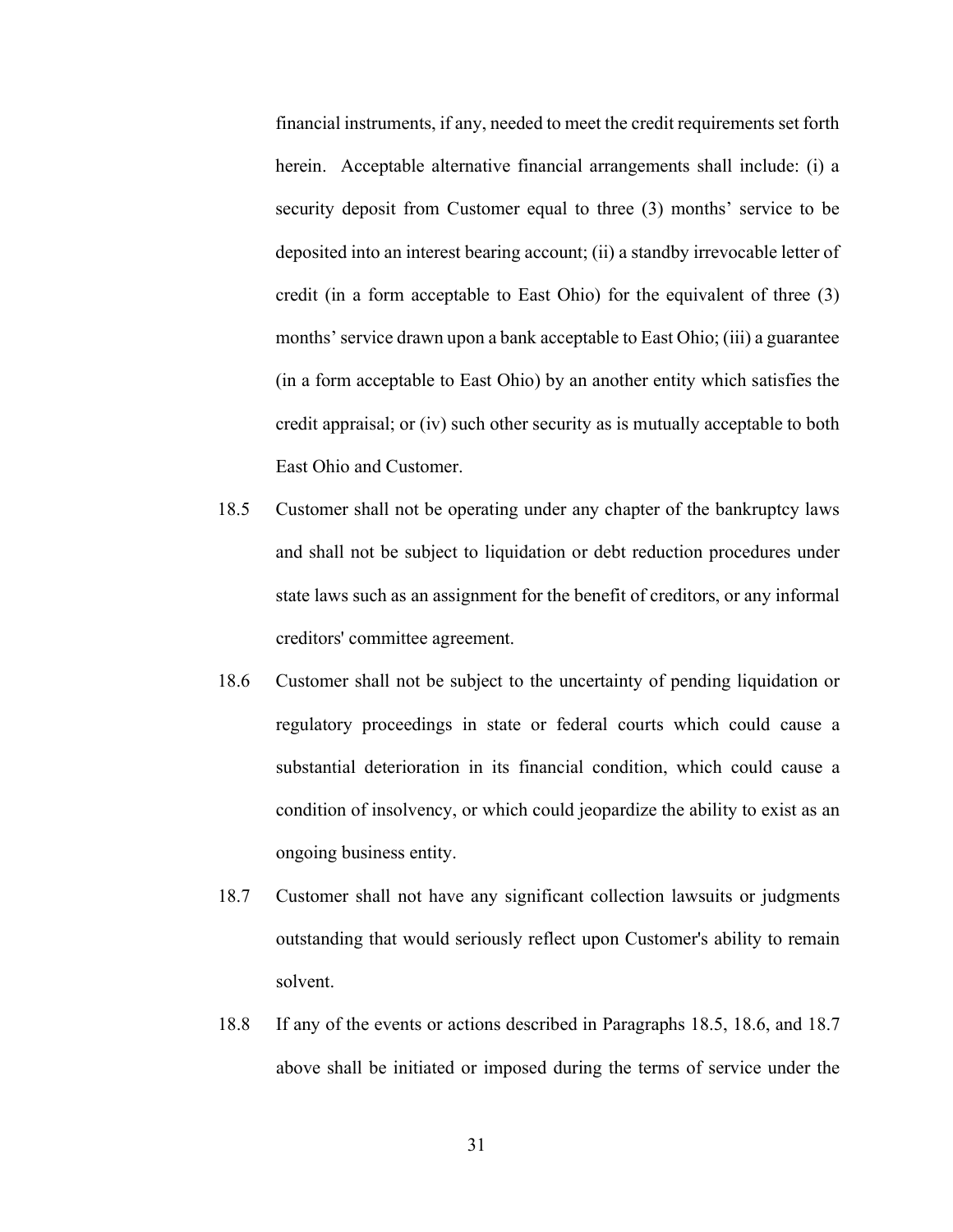Agreement, Customer shall provide notification thereof to East Ohio within two (2) working days of any such initiated or imposed event or action.

- 18.9 delinquent balances shall be consistently outstanding for billings made previously by East Ohio and Customer shall have paid its account in the past according to the established terms and not made deductions or withheld payment for claims not authorized by contract. If Customer has an ongoing business relationship with East Ohio, no
- 18.10 In order to assure that the value of Customer's financial security instruments remains proportional to Customer's potential liability under the Agreement, the required dollar amounts of such instruments may be adjusted at the sole discretion of East Ohio, in circumstances including, but not limited to, a change in the level of unsecured credit, if any, determined by East Ohio or a change in amount of required collateral in accordance with paragraph 18.4. In the event East Ohio determines that additional security is required in accordance with paragraph 18.4, East Ohio will notify the Customer of its determination, including the grounds for that determination, and will inform the Customer that it shall either provide financial security as required by East Ohio within five (5) business days or adjust its current and future participation to a level no greater than East Ohio's revised requirements. Customer's failure to adjust accordingly may result in East Ohio terminating, at its sole discretion in accordance with reasonable and standard industry practice, the Agreement upon ten (10) days written notice to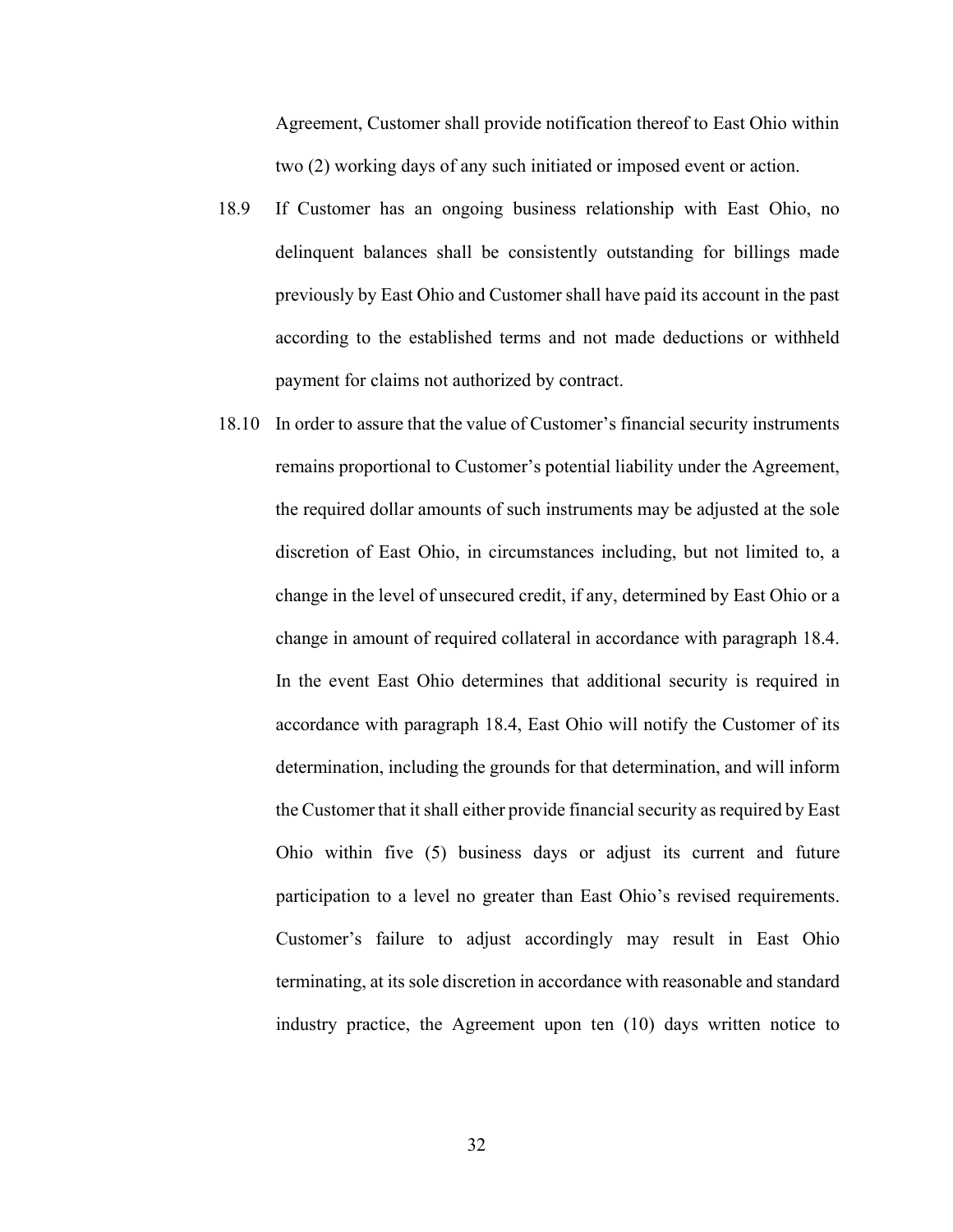Customer.

- 18.11 Customer shall inform East Ohio of any significant change in Customer's current financial condition. security instruments may also be adjusted at the sole discretion in a not unduly discriminatory manner of East Ohio based upon Customer's demonstrated ability or inability to pay promptly. The required dollar amounts of financial
- 18.12 In the event of a Customer default on its obligations as set forth in this Operating Statement, East Ohio shall have the right to use the proceeds from Customer's financial instrument(s) to satisfy Customer's obligations under any service agreement hereunder and any outstanding claims that East Ohio may have against Customer. Such proceeds may also be used to secure additional gas supplies, including payment of the costs of the gas supplies themselves, the costs of transportation, storage, gathering, taxes, and other related costs incurred in bringing those gas supplies into East Ohio's system. As such financial instruments are used to satisfy Customer's obligations, the Customer shall furnish replacement financial instrument(s) needed to meet ongoing credit requirements.
- 18.13 East Ohio reserves the right to use Customer's assets associated with the Agreement including, without limitation, financial instruments required of Customer to meet creditworthiness standards of this or any other agreement with Customer; Customer's on-system storage inventory held by East Ohio pursuant to this or any other agreement with Customer; and any other gas in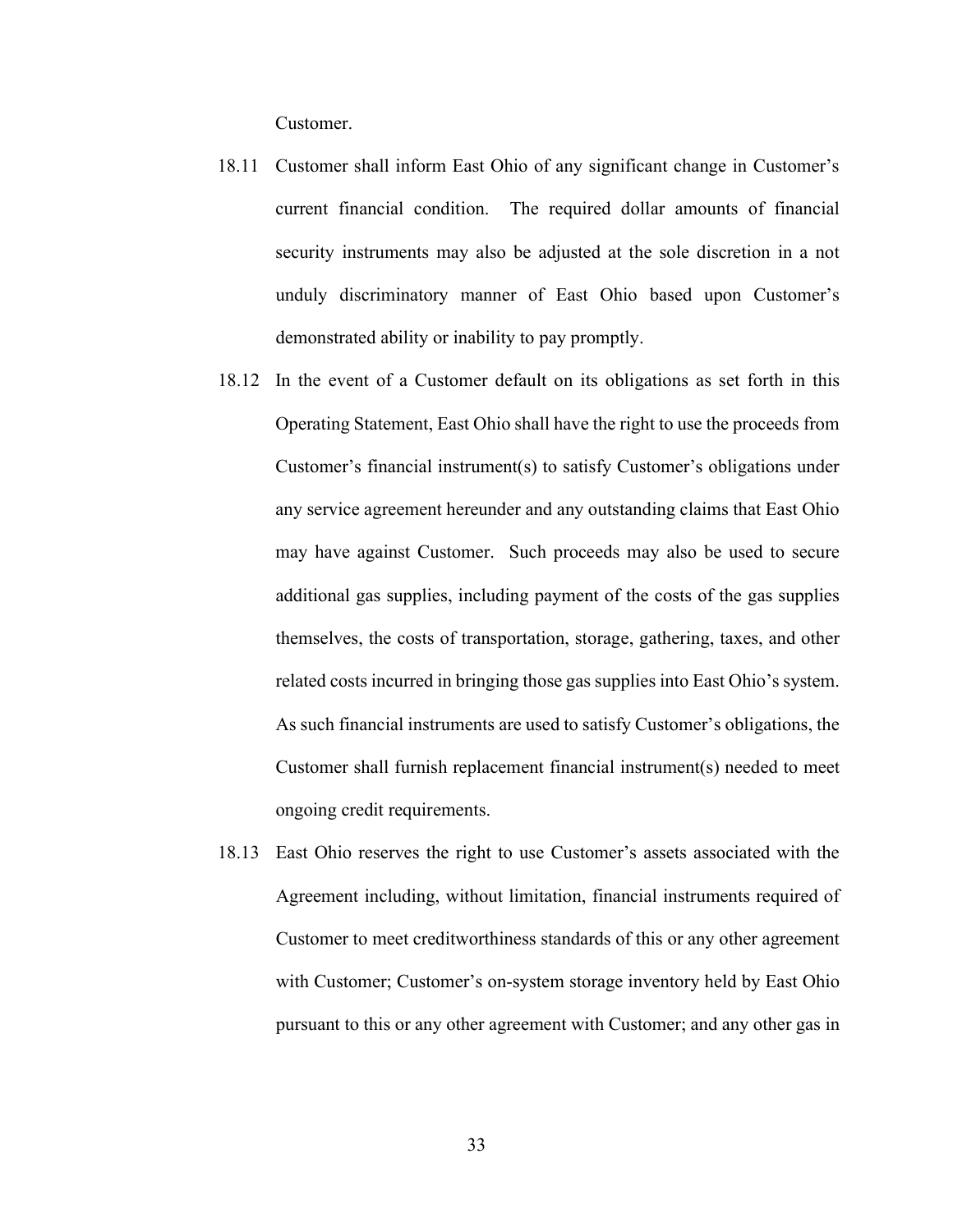kind, As-Extracted or otherwise, delivered to East Ohio by Customer, to offset or recoup any costs owed to and/or incurred by East Ohio.

- 18.14 Customer shall grant East Ohio a security interest in the Collateral, as defined herein, to secure the payment and performance of Customer's obligations under any other agreement between East Ohio and Customer ("Obligations"). Such Collateral shall consist of all of the following: (i) financial instruments required of Customer to meet creditworthiness standards of this or any other agreement with Customer; (ii) Customer's on- system storage inventory held by East Ohio pursuant to this or any other agreement with Customer; and (iii) any other gas in kind, As-Extracted or otherwise, delivered to East Ohio by Customer.
- 18.15 Customer shall authorize East Ohio to file a financing statement ("Financing Statement") describing the Collateral in any jurisdiction as determined by East Ohio and represents that its exact legal name, state of formation, and principal place of business are as set forth in the Agreement.
- 18.16 Customer's failure to grant East Ohio a security interest in the Collateral may result in East Ohio eliminating any unsecured credit extended to Customer and adjusting the collateral requirement accordingly.
- 18.17 Upon a material default of this or any other agreement, East Ohio shall have the right without limitation to (1) take possession or otherwise dispose of such Collateral without delay to satisfy any and all Customer Obligations then owing to East Ohio and (2) pursue any remedy available at law,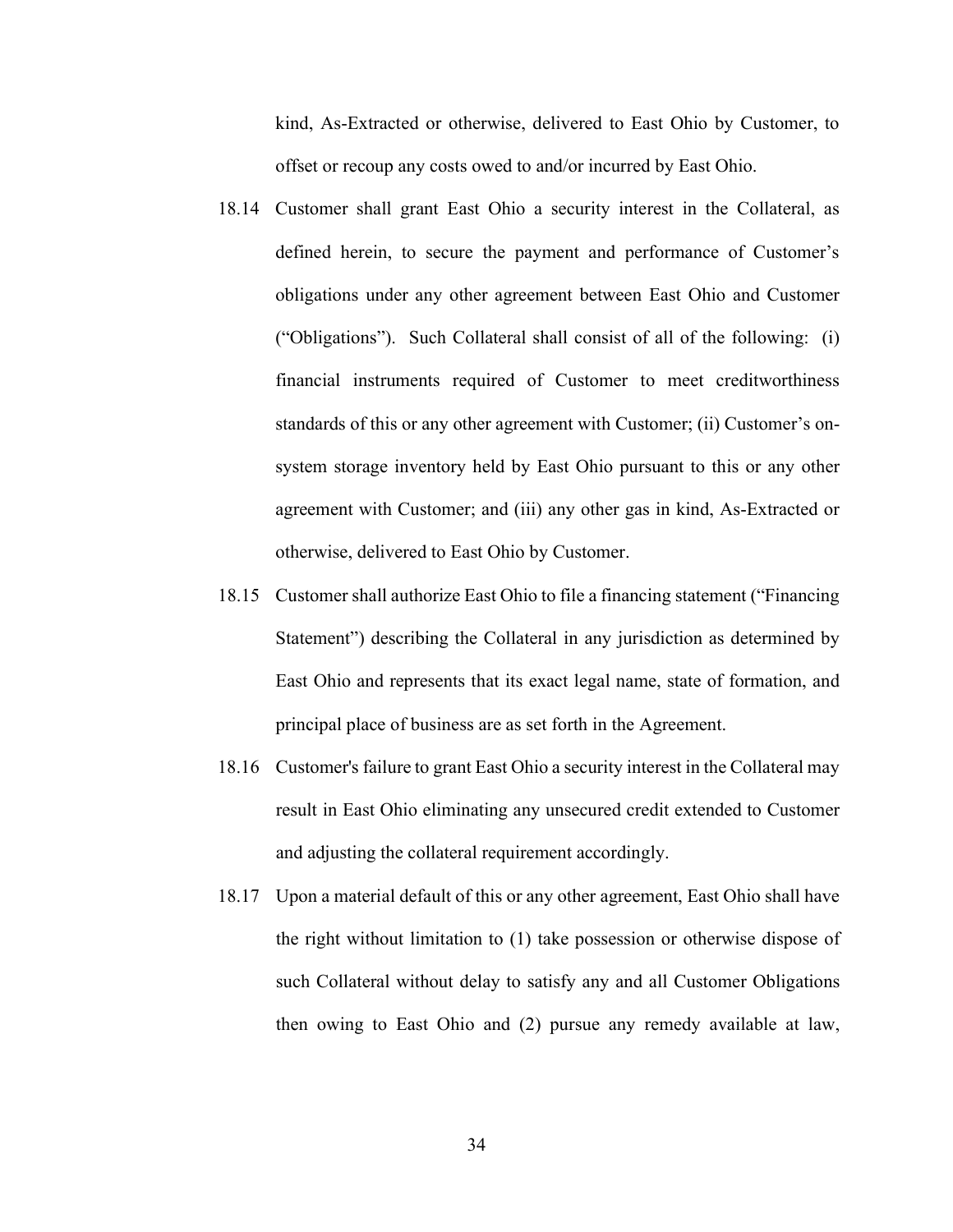including but not limited to those available as set forth in the Uniform Commercial Code of Ohio, to collect, enforce or satisfy such Obligations.

 18.18 In the event Customer terminates its agreements with East Ohio, it shall continue its obligation to maintain its financial security instrument until East Ohio confirms that Customer has satisfied all of the outstanding claims of East Ohio.

### Section 19. Miscellaneous

- 19.1 under, and shall be fully subject to, the applicable requirements of Section 284.224 of the FERC's rules and regulations, and East Ohio shall have the right to request information from Customer to verify the eligibility thereunder. Any and all service transactions hereunder must be interstate service eligible
- Jurisdiction. transaction request and agreement forms effectuated hereunder shall be governed by and construed in accordance with the laws of the state of Ohio. 19.2 Jurisdiction. The parties agree that the service agreement and any
- 19.3 hereunder shall be made or become effective except by the execution of a supplementary written agreement. In the event of a conflict between the terms or provisions of a service agreement and this Operating Statement, the latter shall control. No modification of the terms and provisions of a service agreement
- 19.4 other in the performance of any provision of the service agreement or any No waiver by East Ohio or the Customer of any one or more defaults by the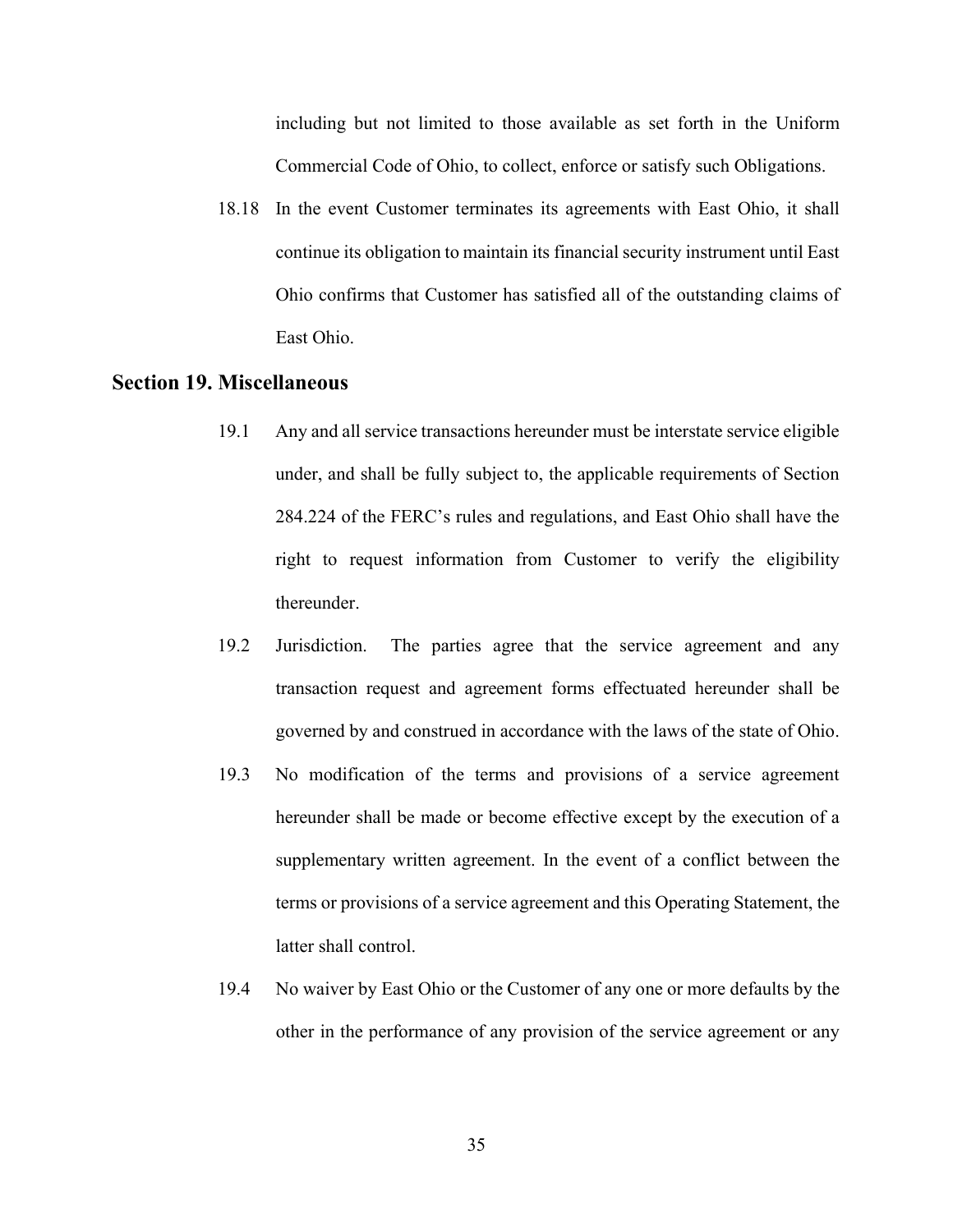term of this Operating Statement shall operate or be construed as a waiver of any future default or defaults, whether of a like or a different character.

- $19.5$  shall not be assignable without the prior written consent of the other party, which consent shall not unreasonably be withheld. Any service agreement entered into pursuant to this Operating Statement
- $19.6$  provisions and conditions of this Operating Statement shall be subject to all applicable Federal and State laws and orders, rules and regulations. The payments of the rates stated in the service agreement as well as the other
- 19.7 gathering, transportation, sale, delivery, or use of natural gas, or if such tax is imposed in any other manner so as to constitute directly or indirectly a charge upon the gas delivered to East Ohio for redelivery pursuant to a service agreement hereunder, the amount of such tax shall be borne by the Customer so far as it affects or relates to or is apportionable to the gas delivered to East Ohio under the transportation service agreement or applicable rate schedules. In the event East Ohio is required to pay such tax, the amount of the tax shall be billed directly to the Customer. In the event any tax is imposed on natural gas, or the production, severance,
- 19.8 owed on the gas delivered pursuant to the service agreement, and shall indemnify and hold East Ohio harmless from any responsibility, liability or obligation for payment of any such royalty. In the event East Ohio is obligated by law to make any such royalty payment directly to royalty owners, the Customer shall reimburse East Ohio for any such payment and The Customer shall pay, or cause to be paid, any royalty payments due or